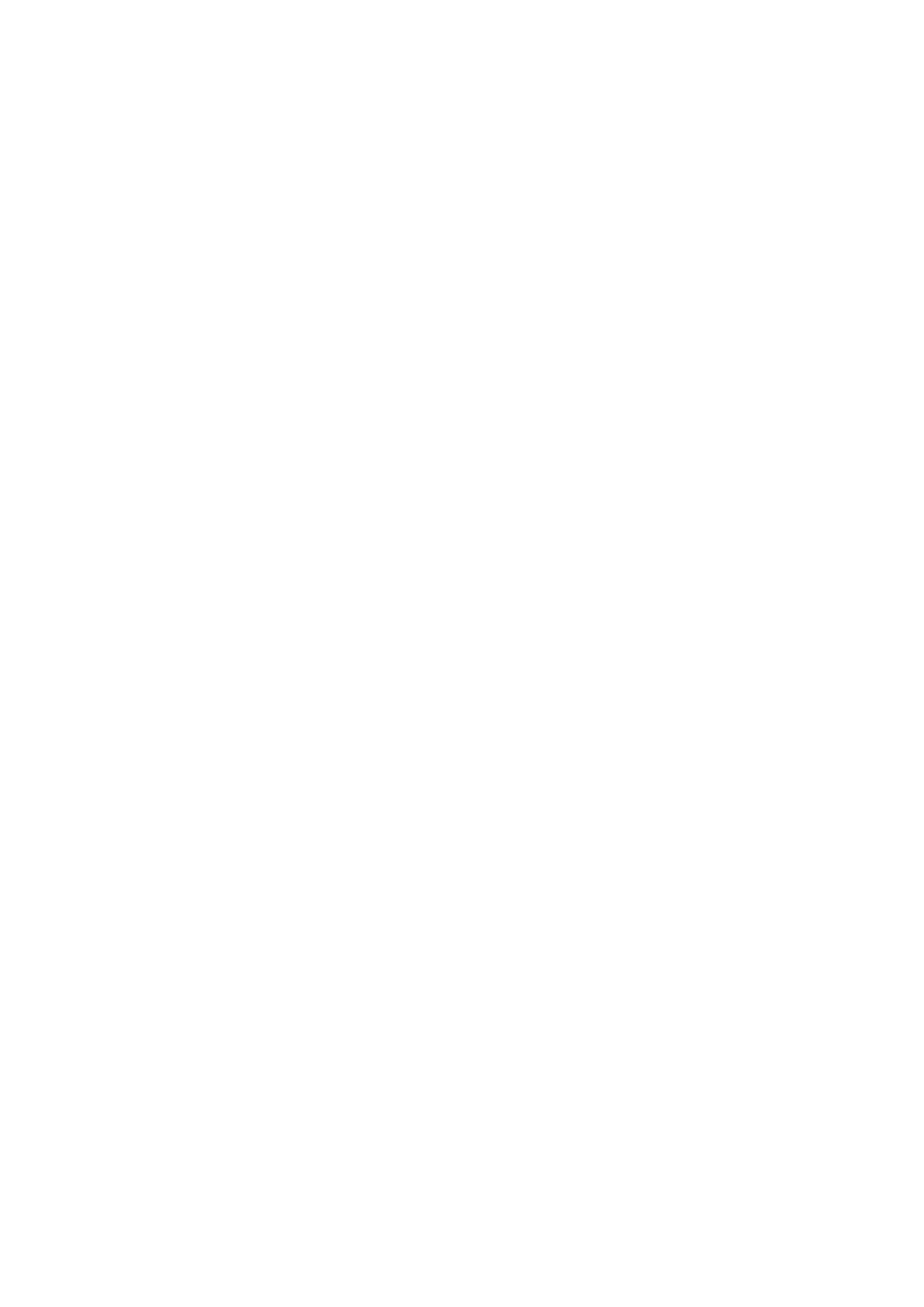# **Contents**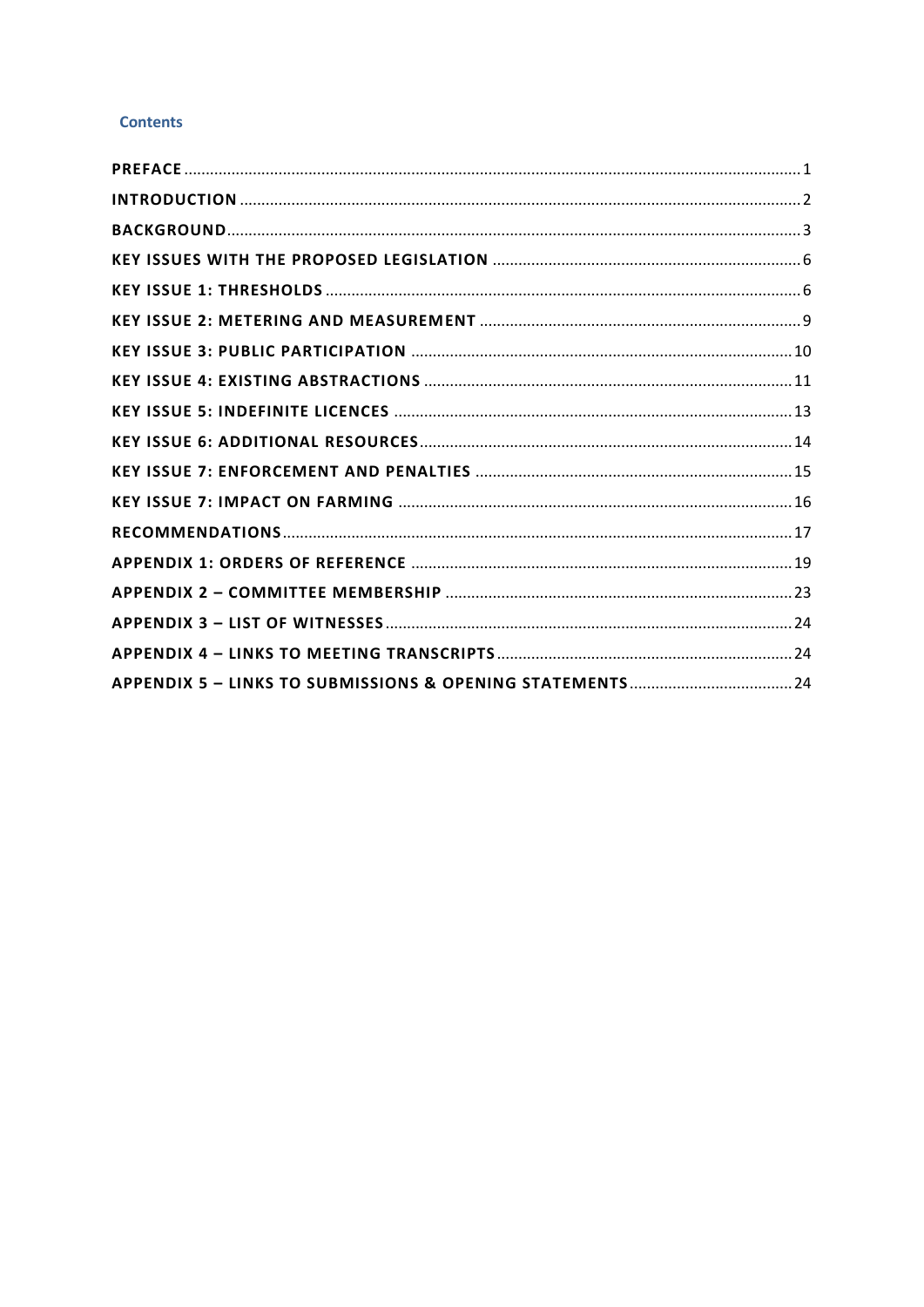# **PREFACE**

<span id="page-3-0"></span>On 6 October 2020, the Minister for Housing, Local Government and Heritage, Mr Darragh O'Brien TD, referred the *General Scheme of the Water Environment (Abstractions) Bill* to the Joint Committee on Housing, Local Government and Heritage in accordance with Standing Orders for the purpose of pre-legislative scrutiny of the General Scheme.

The Committee agreed to undertake pre-legislative scrutiny of the General Scheme and provide recommendations on areas where it believes amendments are warranted. The approach taken by the Committee in reporting on the scrutiny of the General Scheme was not to examine each part of the General Scheme, rather to identify the most critical issues and to focus on these.

The General Scheme aims to provide for a registration, licensing and control regime for water abstractions. The proposed system of registration and licensing is to be administered by the Environmental Protection Agency. Under EU law, through the Water Framework Directive, Ireland is required to introduce such a system and has not yet fully done so.

The Committee has identified several issues and made recommendations on these issues which are explained in detail in the body of the Report. The Committee has made these recommendations in the hope that they will assist Minister O'Brien and Department officials in improving this important piece of legislation.

I would like to express my appreciation to all the witnesses for their contributions and to the members of the Committee for their work on this subject. I hope that this report will help to inform the legislative process and make a valuable contribution to the forthcoming legislation.

Steve Matter

Steven Matthews T. D Chair of the Joint Committee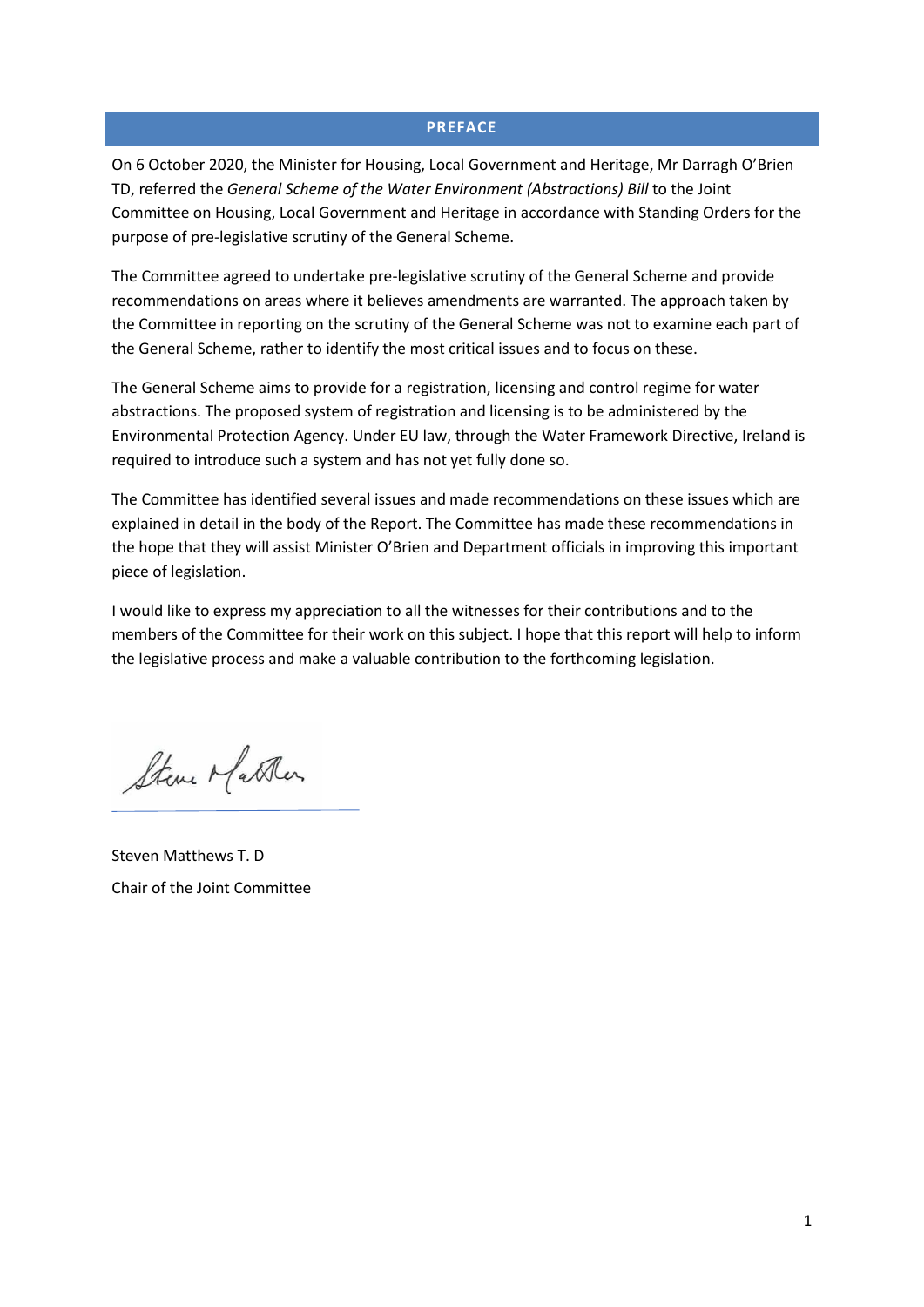# **INTRODUCTION**

<span id="page-4-0"></span>In accordance with Standing Order 146A, the General Scheme of the *Water Environment (Abstractions) Bill* (the Bill) was referred to the Joint Committee on Housing, Local Government and Heritage (the Committee) on 6 October 2020. The Committee agreed at its meeting on 13 October 2020 to undertake pre-legislative scrutiny of the General Scheme.

The Committee conducted pre-legislative scrutiny of the General Scheme of the Bill at two meetings, and engaged with various stakeholders, detailed below. The Committee also received written submissions from a number of stakeholders, which are linked in Appendix 4.

#### **Tuesday 20 October**

#### **Department of Housing, Local Government and Heritage:**

- Mr Feargal Ó Coigligh, Assistant Secretary
- Ms Emer Connelly, Principal Officer, Water Policy

#### **Thursday 5 November**

#### **Environmental Protection Agency:**

- Ms Marie O'Connor, Programme Manager, Environmental Licensing
- Dr Eimear Cotter, Director, Office of Environmental Sustainability
- Ms Mary Gurrie, Programme Manager, Office of Evidence and Assessment
- Dr Matthew Craig, Senior Scientist, Office of Evidence and Assessment

#### **Sustainable Water Network Ireland:**

- Ms Sinead O'Brien
- Dr Elaine McGoff
- Mr John Kenny
- Dr Kieran Craven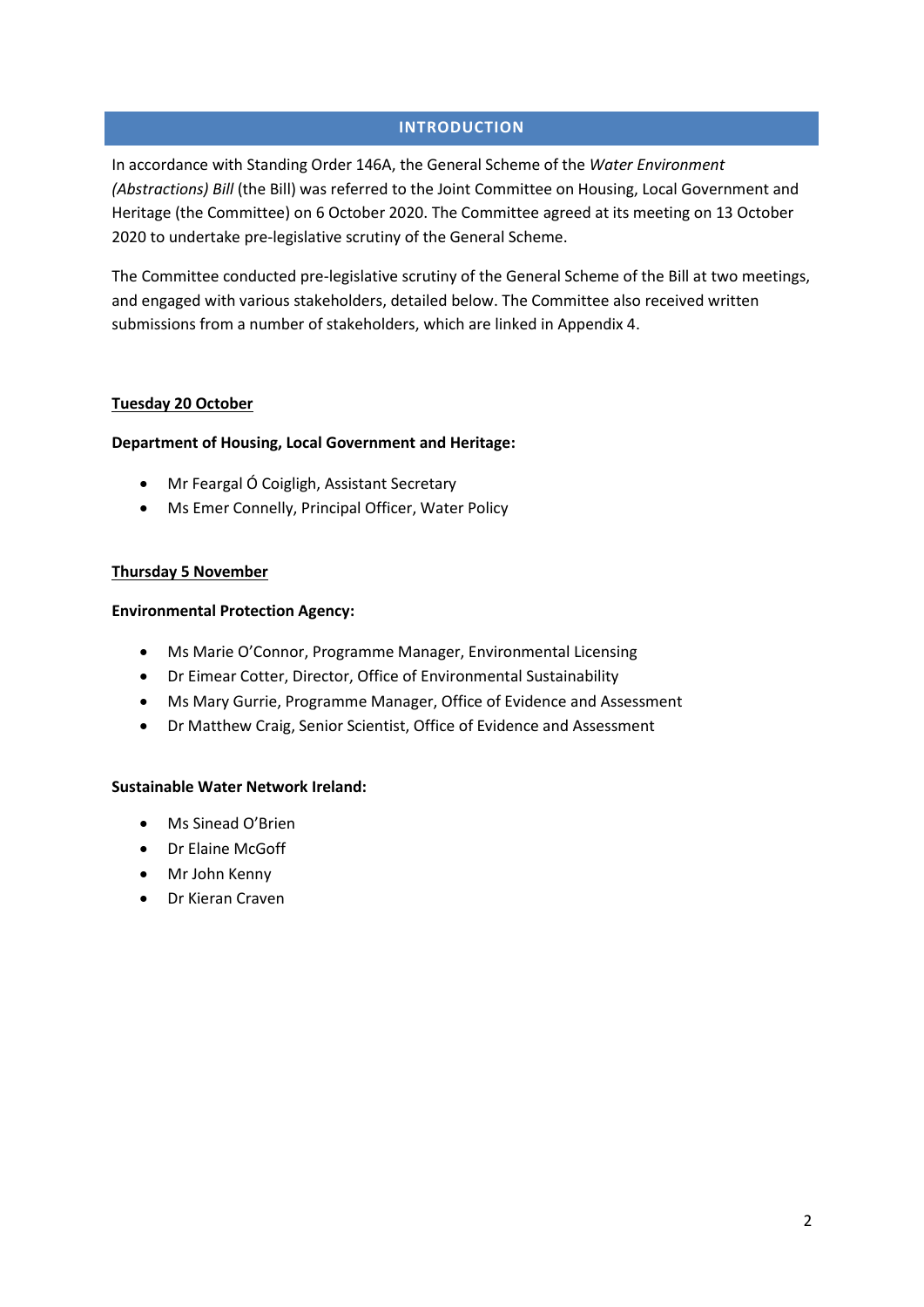### **BACKGROUND**

<span id="page-5-0"></span>The *Water Framework Directive<sup>1</sup>* , which was adopted in 2000, requires EU Member States to take the necessary measures to achieve or maintain good ecological status in the water environment. The European Commission has initiated infringement proceedings against Ireland for failing to fully implement the Directive and has specifically cited the absence of controls over water abstractions.

Ireland's current legislative provisions relating to water abstractions are set out in the *Water*  Supplies Act 1942<sup>2</sup> (as amended) and the *Local Government (Sanitary Services) Act 1964<sup>3</sup>. However,* these provisions deal with abstraction for the public water supply only by water services authorities, and do not incorporate regulations for private, commercial, or industrial abstractions. The Department for Housing, Local Government and Heritage (the Department) has advised that these are outdated and fall short of what is required in a modern context.

# **Preparation of provisions in the General Scheme**

An initial draft of the General Scheme was published in August 2018 and was followed by a six-week public consultation process. The draft General Scheme was subsequently amended, reflecting responses to the consultation process and significant further work, and a revised General Scheme was approved by Government in December 2019. The Scheme was submitted to the Joint Committee on Housing, Planning and Local Government of the  $32<sup>nd</sup>$  Dáil for pre-legislative scrutiny shortly thereafter, but the intervening General Election meant that pre-legislative scrutiny did not proceed at that time.

A further revised General Scheme, reflecting additional policy work undertaken in the interim, was approved by Government on 29 September 2020, and referred to this Committee on 6 October 2020.

The registration element has already been introduced by way of secondary legislation under the *European Union (Water Policy) (Abstractions Registration) Regulations 2018 (S.I No. 261 of 2018*) 4 . This was done in advance of the primary legislation in order to build up a nationwide picture of abstractions, enabling the Environmental Protection Agency (the EPA) to assess where particular water pressures as a result of abstraction might exist and, accordingly, better manage abstractions in areas of high risk in future. These regulations are being subsumed into the proposed primary legislation as set out in the General Scheme.

# **Principal features of the proposed regulatory regime**

The General Scheme provides for a registration, licensing and control regime for water abstractions. The proposed provisions are to be administered by the EPA. The Bill will repeal the 1942 Act and part of the 1964 Act. These are to be replaced with a new standalone piece of primary legislation governing the regulation of water abstractions.

<sup>1</sup> <https://eur-lex.europa.eu/legal-content/EN/TXT/HTML/?uri=CELEX:32000L0060&from=EN>

<sup>2</sup> <http://www.irishstatutebook.ie/eli/1942/act/1/enacted/en/html>

<sup>3</sup> <http://www.irishstatutebook.ie/eli/1964/act/29/enacted/en/html>

<sup>4</sup> <http://www.irishstatutebook.ie/eli/2018/si/261/made/en/print>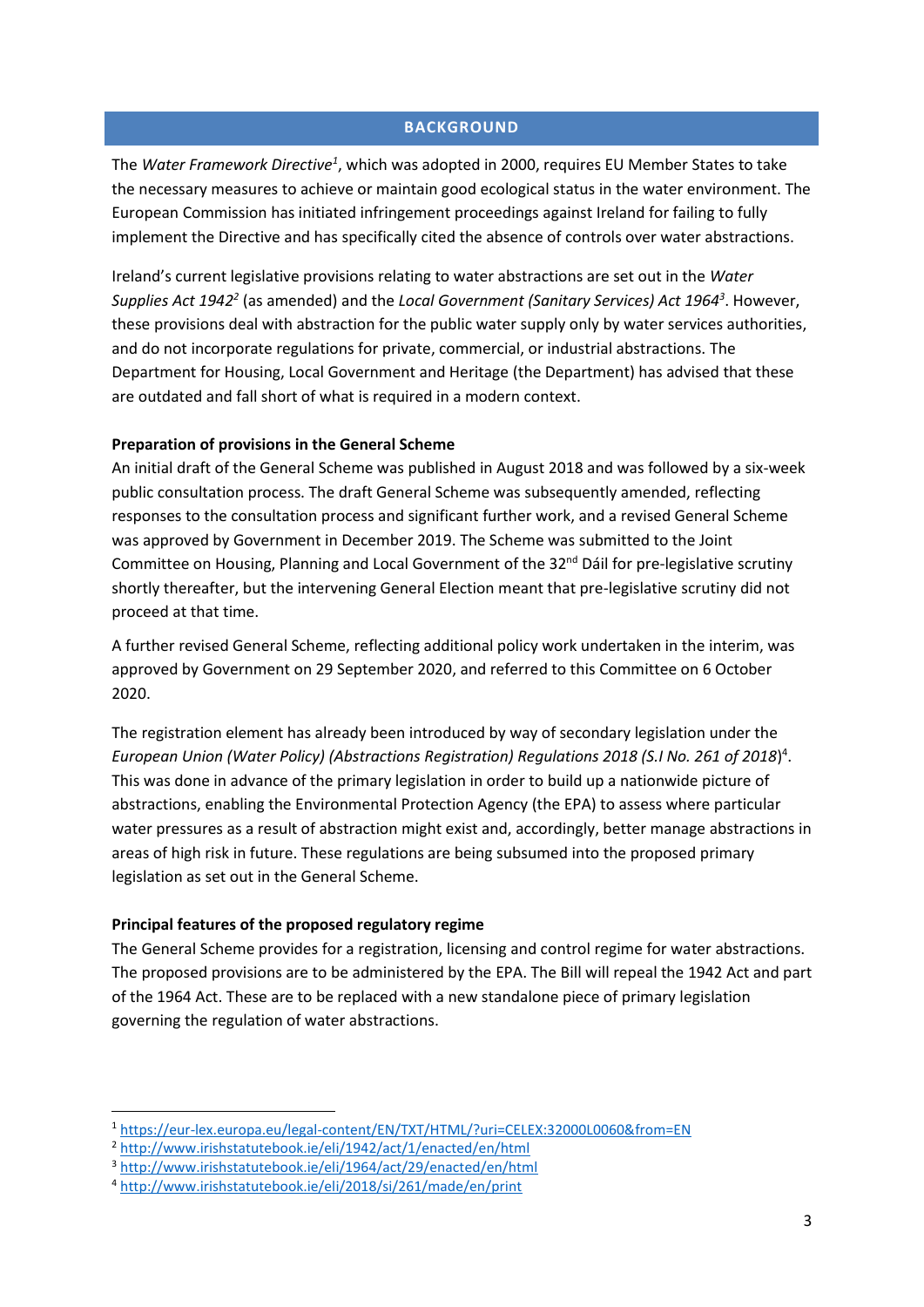The General Scheme proposes a risk-based, three-tier system of which the requirements will be graduated, and based on the amount of water being abstracted, as follows:

- 1. General Binding Rules issued by the EPA, in the form of guidelines, will apply to all abstractions. These rules will represent basic standards for undertaking water abstractions, such as ensuring that an abstraction does not result in pollution of the water environment and providing that leakage must be kept to a minimum;
- 2. Abstractions of 25 cubic metres or more per day will be required to register with the EPA via an online portal, free of charge (as is the case currently). 25 cubic metres of water is equal to 25,000 litres. This volume of water would fill 104 standard domestic wheelie bins;
- 3. Licensing will be required for abstractions of 250 to 1,999 cubic metres per day deemed by the EPA to be in an area at risk from abstraction, and for all abstractions of 2,000 cubic metres or more per day.

Under the proposed Bill existing registered abstractions cannot be refused a licence, but conditions and/or limits can be set. The Department advises that this element is to ensure the efficient and fair implementation of the new requirements.

In addition to providing for registration and licensing, the General Scheme updates the powers of a water services authority, in this case Irish Water, to take water for water supply in accordance with its functions. Provision is also made to protect public drinking water supplies in times of drought or for reasons of human health or safety.

# **Rationale for the proposed Bill**

The *Water Framework Directive* obliges Member States to take measures to achieve or maintain good status in the water environment and to ensure that any deterioration in the status of waters is avoided. To achieve this objective in the context of the abstraction of water, the General Scheme provides that the EPA will undertake a cumulative and quantitative assessment of the environmental impact of existing abstractions on water status.

The Department has stated that the EPA will identify every water body that is at risk as a result of over-abstraction, and every abstraction that is affecting that water body shall be deemed a "*significant abstraction*". The Department estimates that about 6% of water bodies at present are considered to be at risk from abstraction and note that it is important that such water bodies are protected from further deterioration and that steps are taken to improve their status.

Responsible management of water resources involves ensuring that river flows, lake and groundwater levels can sustain the aquatic environment, while also allowing the use of water for drinking water supply and other agricultural, commercial, industrial and recreational purposes.

The General Scheme also requires licensing of large-scale water abstractions, particularly for public water supplies. The proposed legislation would allow for the consideration and licensing of the proposed abstraction to supply water from the River Shannon to Dublin, where water supply is at critical levels, as well as servicing areas of the East and the Midlands along the route of the proposed pipeline.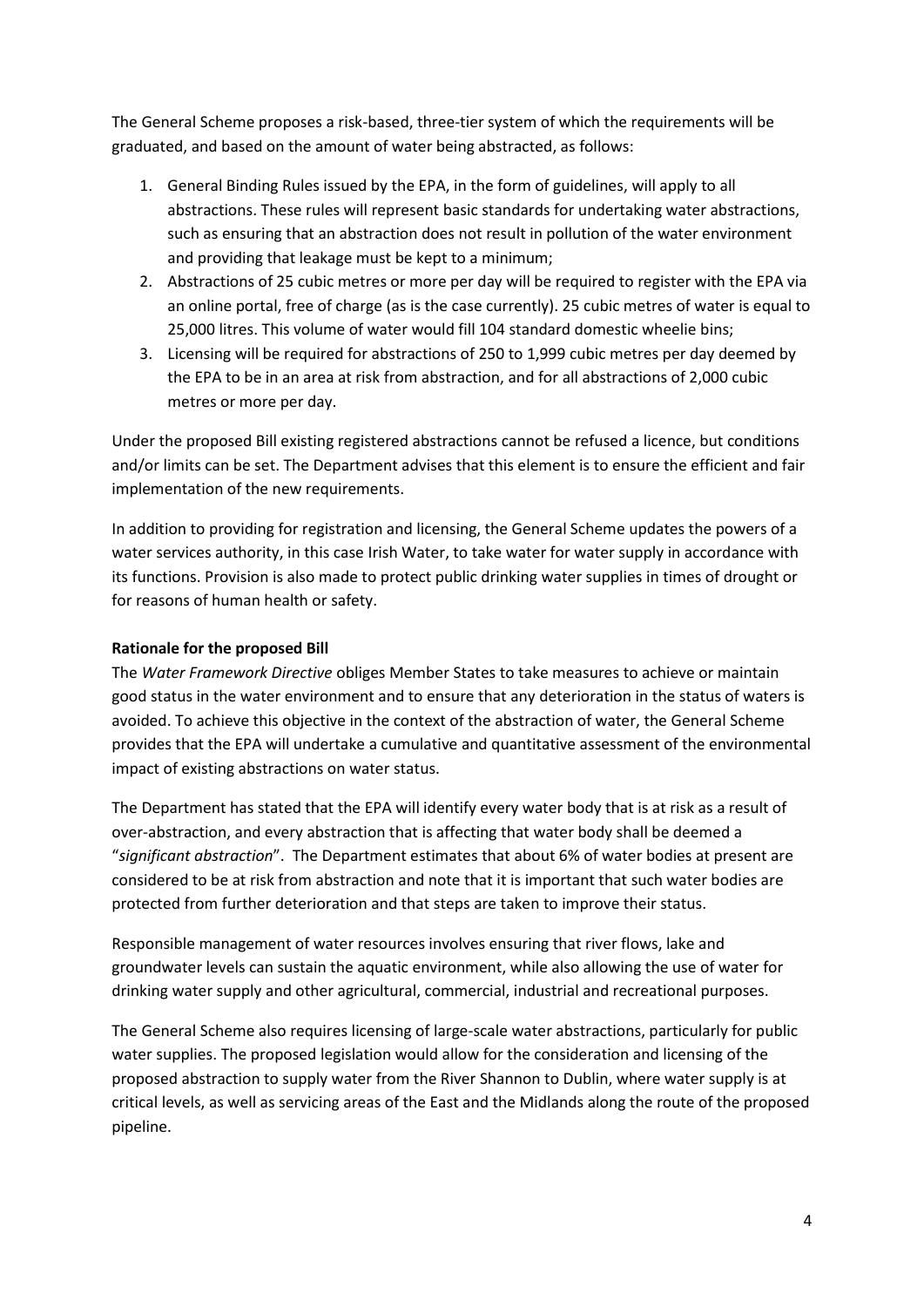The existing legislation governing the taking of water for public drinking water is of its time and does not take into account the requirements surrounding Environmental Impact Assessments or obligations under the *Water Framework Directive*. Appropriate governance and oversight are essential for proposed water abstractions.

The legislation is therefore being brought forward in order to:

- bring Ireland into compliance with the EU *Water Framework Directive* and respond to infringement proceedings initiated by the European Commission;
- modernise the regime for water abstractions which is outdated and limited in scope, being based on legislation enacted 1942 and 1964;
- modernise provisions for abstractions by Irish Water;
- ensure that an appropriate legal framework and consenting process is in place to facilitate consideration and determination of the Eastern and Midlands Water Supply Project to abstract water from the River Shannon, and for any other large scale water abstractions for public drinking water supplies or other purposes; and,
- give necessary environmental protections to water sources.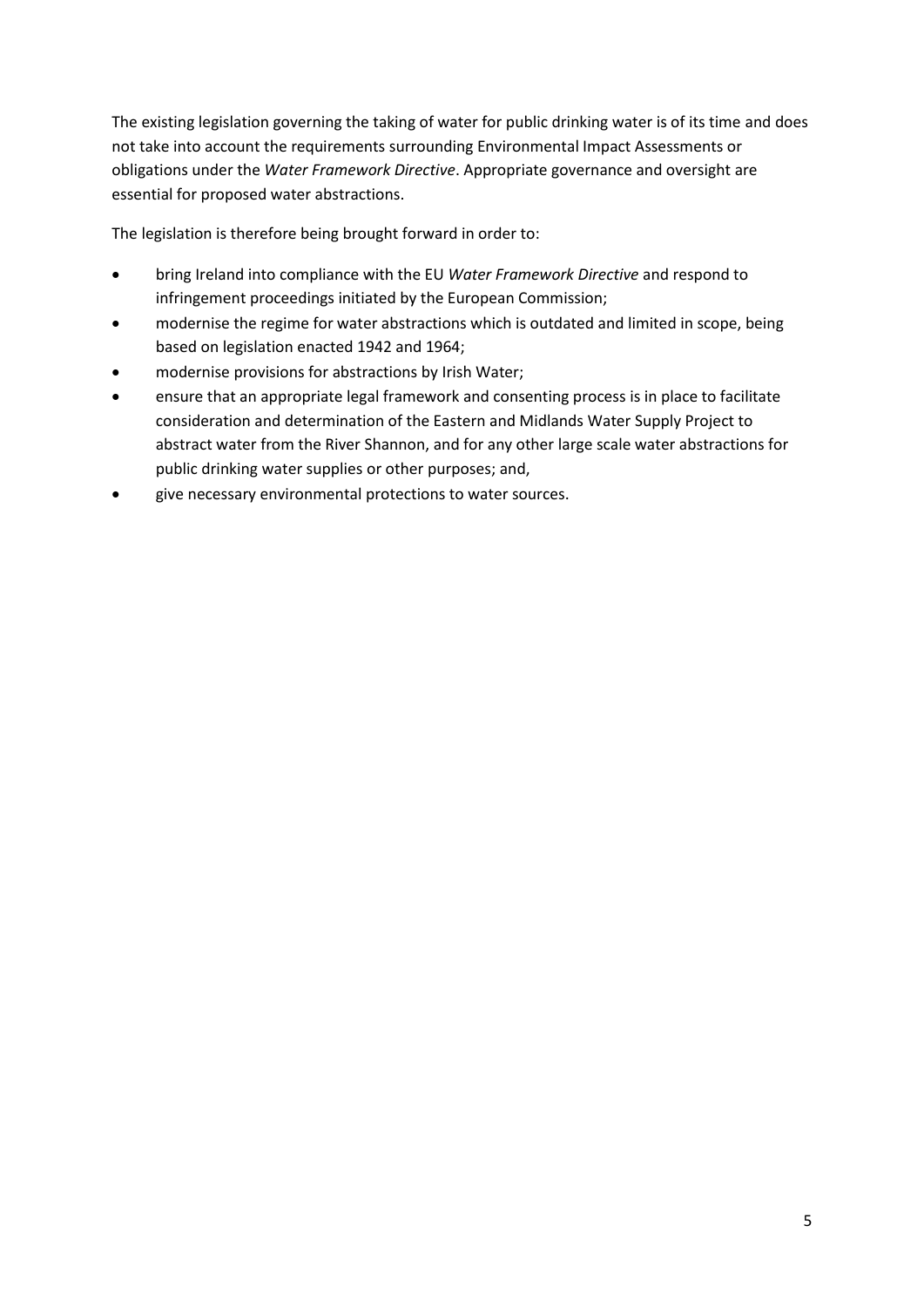# **KEY ISSUES WITH THE PROPOSED LEGISLATION**

<span id="page-8-0"></span>In examining the General Scheme, the Committee has identified areas that are of particular interest and/or where further consideration should be provided. These areas are outlined as key issues within this report.

# **KEY ISSUE 1: THRESHOLDS**

<span id="page-8-1"></span>The Committee notes that under the General Scheme, all abstractions will be subject to guidelines in the form of general binding rules. The explanatory notes in the General Scheme advise that these general binding rules will be in the form of guidance and may cover issues such as leakage, measurement, entry of pollutants and any other measure the EPA considers appropriate to protect the water environment.

However, the Committee notes that all the abstractions under 25 cubic metres do not require regulation other than to abide by these general binding rules. The Committee notes that in the explanatory note under Head 5 of the General Scheme, the Department has stated that this approach mirrors that taken in Scotland and Wales, where a relatively small quantity of water is exempt from the requirement to be either registered or licensed. However, the Committee notes that in these jurisdictions, as well as in Northern Ireland, the equivalent threshold for the registration of abstractions is 10 cubic metres.

In response to the Committee's queries on the rationale for the threshold of 25 cubic metres, the Department advised that this threshold is in line with the threshold specified in the *Local Government (Water Pollution) Act 1977<sup>5</sup>* and, following consultation with the EPA, it was considered to be an appropriate threshold at which to require registration. In this regard, the Department advised that, while it is generally accepted that small abstractions do not have a significant environmental impact, there is no generally-accepted scientifically optimal threshold for registration or licensing, and a judgement must be made in the particular circumstances based on the environmental conditions in an individual jurisdiction. The Department advised that the view taken for the General Scheme is that a lower threshold of 10 cubic metres would substantially increase administration, both on the EPA's part and for abstractors, without evidence of a demonstrable benefit to the environment.

In this regard, the Committee has concerns surrounding the appropriateness of basing the current proposed threshold of 25 cubic metres on legislation that was enacted a significant number of years before the Water Framework Directive came into effect.

In relation to the above, the Committee is aware that one of the primary objectives of the Directive is to prevent the deterioration of the status of surface waters and groundwater. In this regard, the Committee notes that, for the EPA to gain an understanding of the status of all bodies of water

<sup>5</sup> <http://www.irishstatutebook.ie/eli/1977/act/1/enacted/en/html>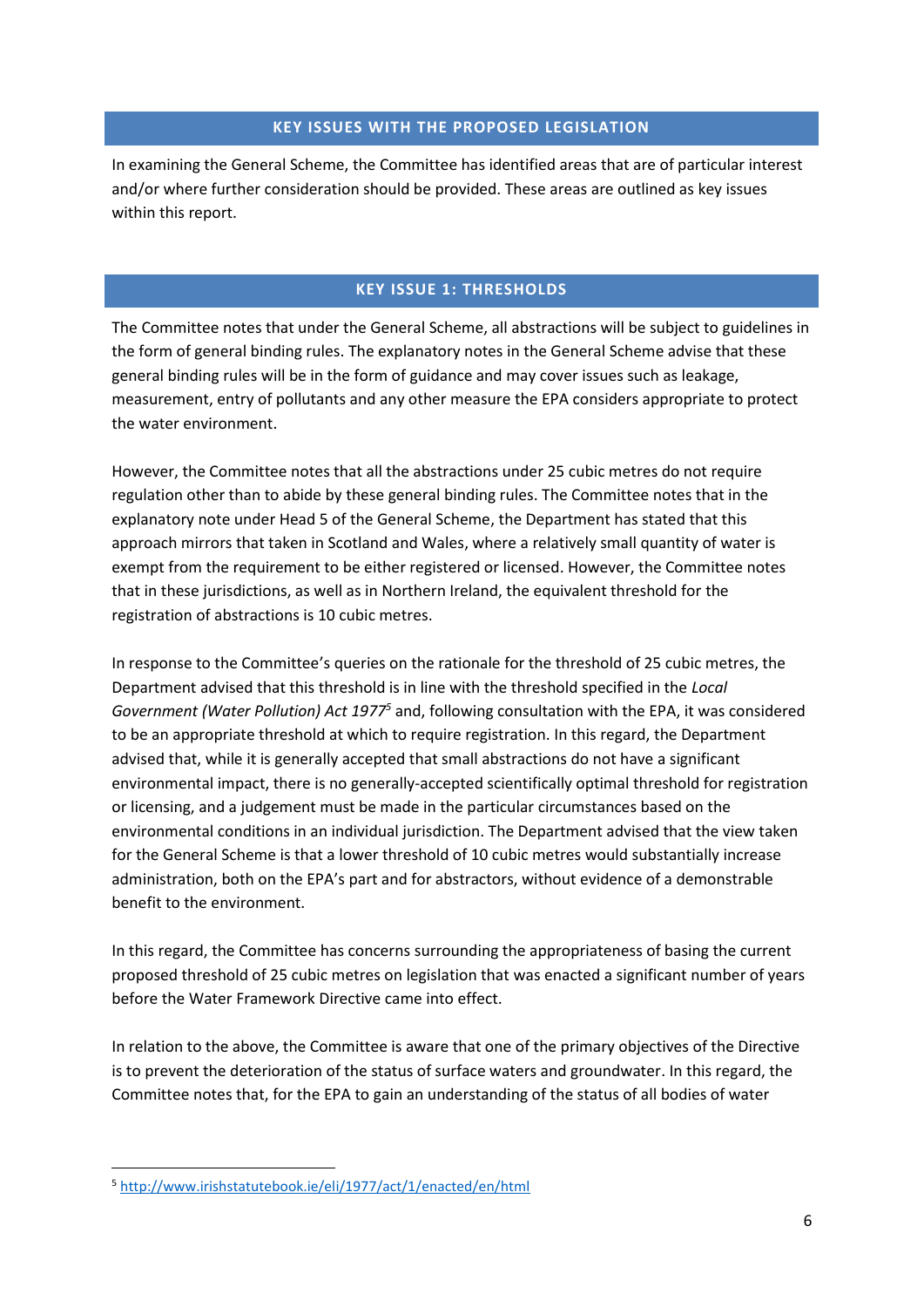subject to abstraction, registration and licensing is essential in determining whether there is deterioration at any level.

In reviewing the General Scheme, the Committee notes that Head 10(1) provides that the EPA will conduct an Environmental Impact Assessment (EIA) in relation to existing abstractions on the register, meaning all existing abstractions over 25 cubic metres. However, Head 10(6) provides that the EPA will conduct an assessment on any *proposed* abstractions that it is notified about through a licensing application. This means that assessments will only be conducted on proposed abstractions over 250 cubic metres. The Committee has concerns about this, as it is not clear how the EPA will be able to determine if an existing abstraction of below 25 cubic metres is causing a deterioration if it is not registered and assessed. The Committee is also unclear as to how the EPA will be able to determine deterioration or otherwise, if proposed abstractions of below 250 cubic metres will not be subject to an assessment.

Representatives from the Sustainable Water Network Ireland (SWAN) also raised concerns about the proposed thresholds set out in the General Scheme. They advised the Committee that abstraction pressures are likely to increase with increased climate change and economic growth, including agricultural intensification, and highlighted the need to future-proof Ireland's water management. SWAN notes that the registration threshold proposed in the General Scheme is 150% higher than that in place in Northern Ireland and Scotland and noted that the proposed licensing threshold is 100 times higher than that in place in Northern Ireland, England, and Wales. SWAN acknowledges that there is a provision for licensing abstractions between 250 cubic metres and 2,000 cubic metres where the risk is deemed significant, but they voiced concerns that this risk assessment is lacking as it will not take into account a significant proportion of abstractions which will remain unaccounted for under the proposed Bill.

The Department has advised the Committee that the higher licensing thresholds proposed in the Scheme have been adopted on the recommendation of the EPA and represent a move to a riskbased approach rather than the more commonly used blanket licensing threshold system. The Committee notes that the licensing thresholds for Northern Ireland and Scotland are set at 20 cubic metres and 50 cubic metres respectively and have concerns regarding the significantly higher thresholds as proposed in the General Scheme.

In its submission to the Committee, Inland Fisheries Ireland (IFI) also raised concerns over the proposed thresholds in the Bill and advised that the threshold of 25 cubic metres per day may not afford sufficient protection to fisheries resources at all sites. They advise that an alternative approach based on percentiles or low flow levels may be more appropriate and noted that the system and thresholds currently in place in Scotland, a biogeographical region similar to Ireland, would be more precautionary from a resource management perspective. They also advised that any regulation of abstractions should thoroughly consider relevant requirements of fisheries and other relevant legislation with a particular focus on fish entrainment, passage, and migration.

### **Administrative Burden**

The Committee also notes one aspect of the Department's rationale to propose 25 cubic metres at the threshold at which registration becomes a requirement is due to an expected substantial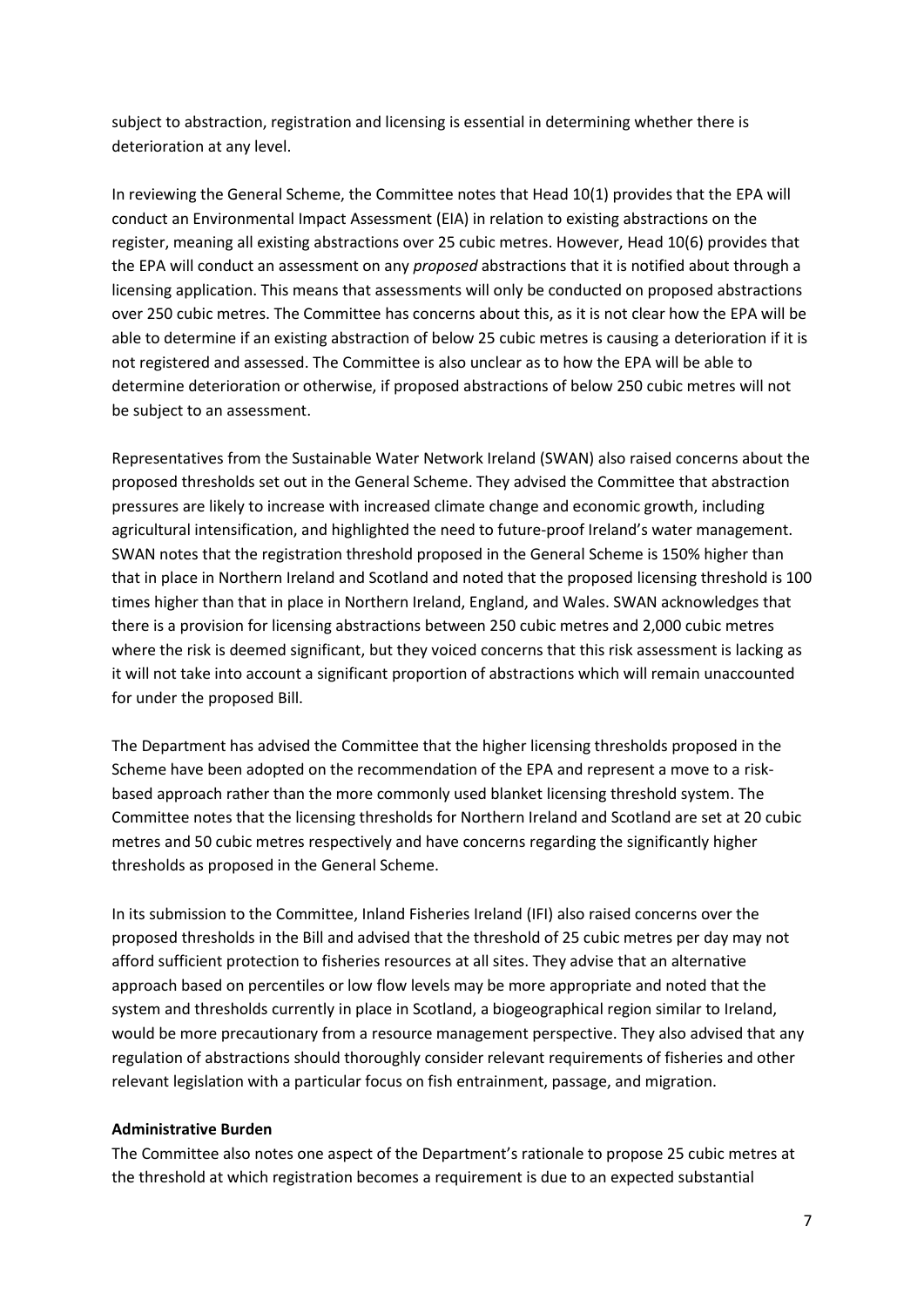increase in administration. The EPA in their engagement with the Committee also shared this concern, noting that the proposed approach aims to balance environmental protection while minimizing costs and administrative burden. However, the Committee notes that registration is free of charge via an online portal and the Department has described the process as not overly burdensome. The EPA also noted that the registration process is quite simple, entailing logging on to the online system, entering the details of the location, the volume being extracted and what it is used for, and the individual's contact details.

In summary, the Committee has concerns that the thresholds for registration and licensing may be inconsistent with the Water Framework Directive and the Environmental Impact Assessment Directive as they don't allow for the assessment of existing abstractions below 25 cubic metres or proposed abstractions below 250 cubic metres, under which the EPA will not be able to determine if deterioration is occurring at these levels.

The Committee is further concerned that the thresholds are inconsistent with the Directives as they appear to be relatively arbitrary, based solely on size and prevent EIAs for existing abstractions below 25 cubic metres and for proposed abstractions below 250 cubic metres.

#### **Recommendations**

The Committee notes that having lower thresholds for both registration and licensing will increase the understanding of abstraction pressures, at both local and national levels. The Committee further notes that registration of an abstraction is not onerous on either the abstractor or the EPA and is easily done.

The Committee recommends that:

- the threshold for registration be lowered to 10 cubic metres in line with those in similar biogeographical locations such as Northern Ireland, Scotland, and Wales. The Committee feels this would strike a fair balance between the interpretation of the Water Framework Directives requirements and a more practical regulatory system;
- the licensing thresholds proposed in the Bill be lowered from 2,000 cubic metres per day to 20 cubic metres per day in line with similar jurisdictions such as those in Northern Ireland, England and Wales.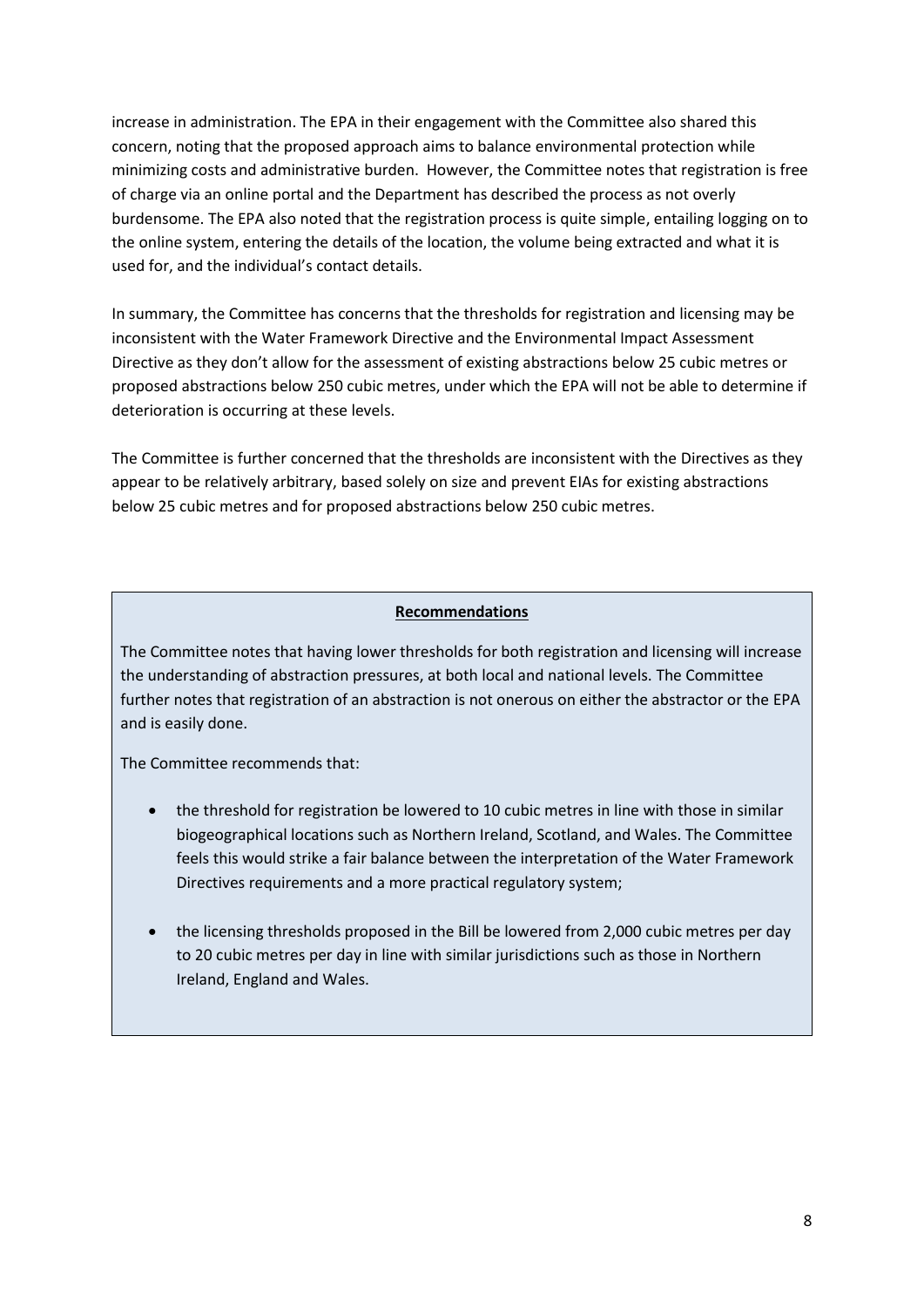# **KEY ISSUE 2: METERING AND MEASUREMENT**

<span id="page-11-0"></span>The Committee notes that under Head 5, the explanatory note states that -

"*in relation to the measuring or estimating of a rate of abstraction, there is no obligation under this legislation to install a meter to precisely measure volume of flow. The EPA has already made guidelines available on its website to assist in estimating abstraction rates, based on abstraction volumes for different industries, and these will be periodically reviewed and updated as necessary".*

The Department advised the Committee that the estimation of abstractions is largely applicable to smaller abstractions as larger industrial abstractors would be able to measure volumetric daily totals precisely, while smaller abstractors may not have such equipment. In this regard the Department explained that the legislation is not intended to place a burden on such abstractors unless there is a proven benefit to doing so. The Department advised the Committee that the EPA has undertaken work in estimating volumes of abstraction applicable to particular activities, and that this information is available on the online registration portal via which. Abstractors can use this information to obtain an approximate abstraction volume if they do not have the means to measure a precise rate of abstraction.

The Department noted that if there was a requirement for complete accuracy, abstractors would be required to utilize meters on the flows, record the readings on those meters, and regularly report them to the regulatory authorities. This would involve capital and ongoing costs for abstractors as well as bureaucratic and administrative costs in monitoring that system. The Department advised, however, that real-time metering and reporting would be a requirement for larger licensed abstraction points, although it should be noted that this is not mentioned in the General Scheme.

In this regard the Committee notes that under Head 8, only abstractions that are deemed significant will require a license. Since there is no requirement in the General Scheme for the metering or precise measurement of abstractions, the Committee is concerned that abstractions under 2,000 cubic metres, which would otherwise be deemed significant, will not be identified. The Committee notes that with the availability of smart devices and new technology, the requirement to accurately measure abstractions should not be overly burdensome.

#### **Recommendations**

The Committee recommends that:

- consideration be given to the provision of a requirement and guidance to accurately measure and record abstractions that are required to have a licence
- consideration be given to the introduction and implementation of a more accurate system of measuring and recording abstractions of all sizes known to the EPA.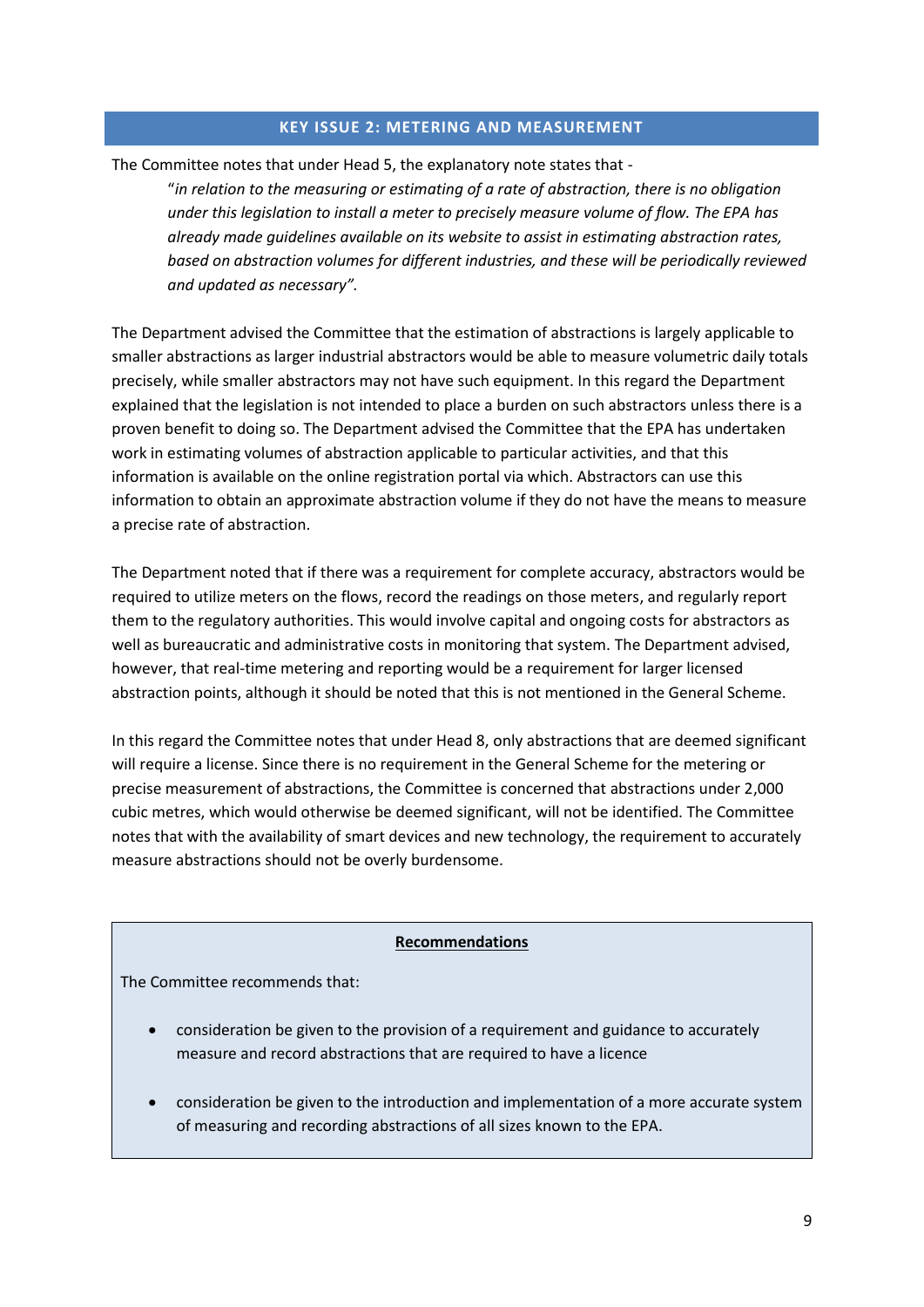# **KEY ISSUE 3: PUBLIC PARTICIPATION**

<span id="page-12-0"></span>The Committee notes that the General Scheme does not contain a provision for public participation in the Environmental Impact Assessment process as described under Head 10, as distinct from the licensing processes outlined in Head 11 and Head 12. In this regard, the Committee notes that Head 10(1) appears to invoke the language of the *Environmental Impact Assessment Directive<sup>6</sup>* . Though it is not clear if it is the intention that this Head be in conformity with the *EIA Directive*, the Committee is concerned that - due to the lack of public consultation provisions within Head 10 - it is not in compliance with the *EIA Directive*.

The Committee also notes that the Court of Justice of the European Union (CJEU) has interpreted the *Water Framework Directive* as requiring Member States to ensure that there is unhindered public participation in relation to matters under the Directive, and as such is concerned that the lack of a public participation process under Head 10 does not appear to be compliant with the CJEU's interpretation of the *Water Framework Directive*. In this regard, the Committee notes that if the proposed legislation is to be successful, it is imperative that the Bill be amended so as not to fall foul of EU directives.

# **Recommendations**

The Committee recommends that:

• the proposed Bill contain a provision to allow for public participation in Environmental Impact Assessments for all abstractions required to undergo assessment.

<sup>6</sup> <https://eur-lex.europa.eu/legal-content/EN/TXT/?uri=CELEX:32014L0052>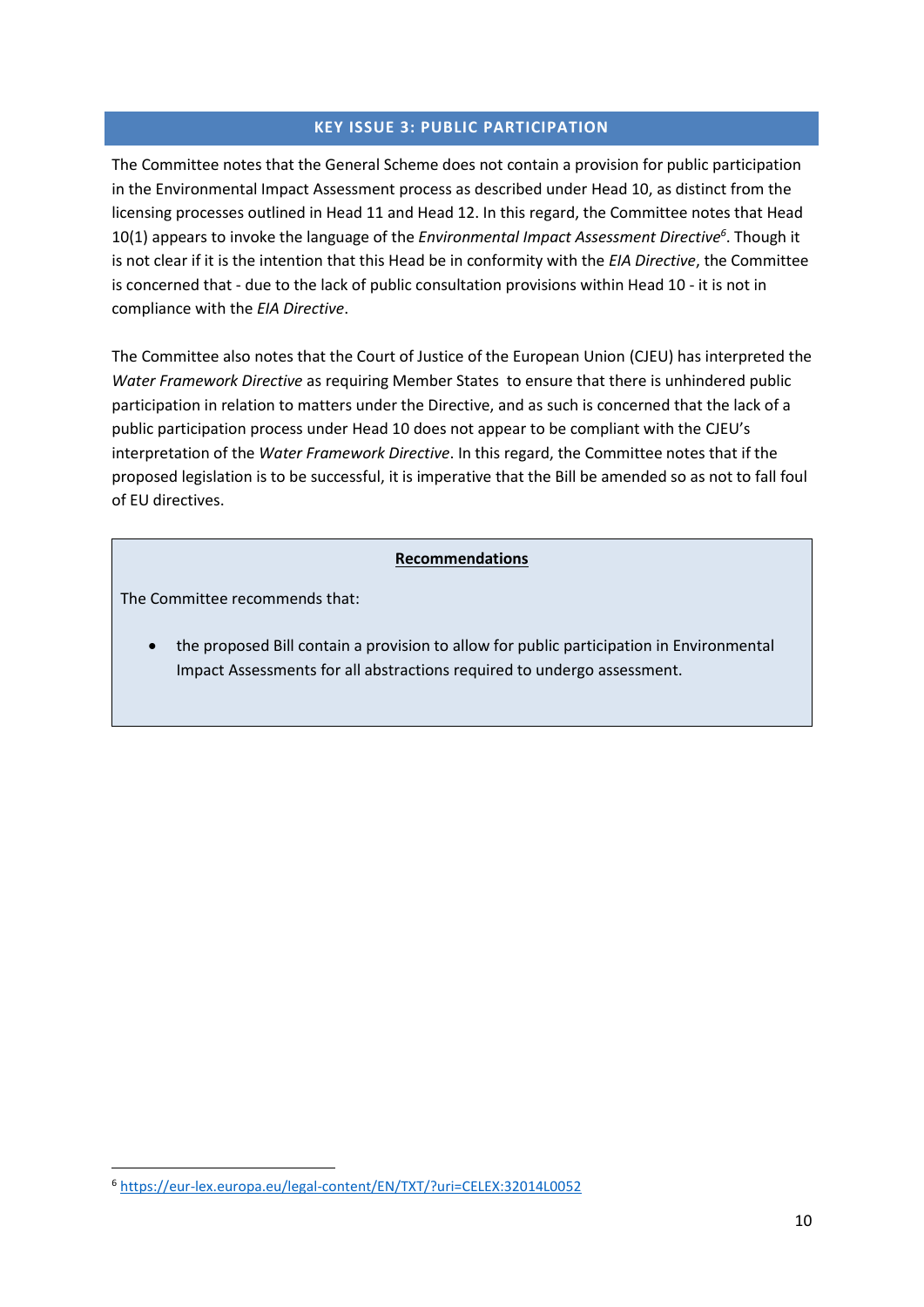# **KEY ISSUE 4: EXISTING ABSTRACTIONS**

<span id="page-13-0"></span>The Committee notes that under Head 11 – *Licensing of Existing Abstractions* – there is no provision for the refusal of a licence for existing abstractions. The Department informed the Committee that the rationale behind this is that, if a person or entity has been abstracting water for a lengthy period, they will have an established right to abstract water and to remove this would likely lead to compensation claims. In this regard, the Department informed the Committee that although licences cannot be refused, conditions and/or limits can be set, and the Department explained that this is to ensure the efficient and fair implementation of the new requirements.

However, Head 11 deals with licence applications in respect of significant abstractions, and the Committee notes that a "*significant abstraction"* as defined in the Bill relates to an abstraction that

"…*in effect alters a water body to such extent that it fails to meet the environmental objectives laid out for that water body in the River Basin Management Plan, or where it causes a defined European site to fail to meet a specific standard or objective".* 

Significant abstractions therefore comprise those abstractions which have notable adverse effects on the environment, and the Committee has concerns as to how the proposed Bill will be compliant with the *Water Framework Directive* if existing abstractions which are detrimental to the environment cannot be refused a licence.

Although the Committee notes that under subsection 12 of Head 11 it is stated that "a *licence under this Head shall not be granted if the abstraction in question is not in compliance with the General Binding Rules issued by the Agency under Head 5",* it stresses that these General Binding Rules are merely guidelines, and notes most importantly that under the explanatory note for subsection 8 it states "*a licence under this Head can only be granted".*

The Committee is aware that under Article 11(3)(e) of the *Water Framework Directive*, Member States can permit exemption from controls over water abstractions which "*have no significant impact on water status"*. However, as referenced above in the definition of a significant abstraction, the Committee notes that Head 11 would appear to provide for a blanket ban on refusing licences for existing abstractions, even where the abstractions in question would be detrimental to the environment. SWAN also shared their concerns surrounding the proposed non-refusal for existing abstractions and pointed out that just because an activity has been in operation for a certain period of time the obligation to comply with the WFD is not exempted or reduced. SWAN recommended to the Committee that Head 11 be removed from the proposed Bill and replaced with an alternative section allowing for a 12-month transitional period. SWAN advised that this would provide existing abstractors with a fair opportunity to regularise their positions, and at the conclusion of that period existing abstractors and future entrants into the system would be subject to the same regulatory framework.

The Committee acknowledges that, under subhead 4 of Head 11, there is a provision for the EPA to impose conditions on the licence, which the Department states would protect the water environment. However, due to the position set out in Head 11 that "*a licence under this head cannot be refused",* it would appear that, if an existing abstractor does not consent to the imposition of conditions, the only course open to the EPA is to grant the licence, even in circumstances where it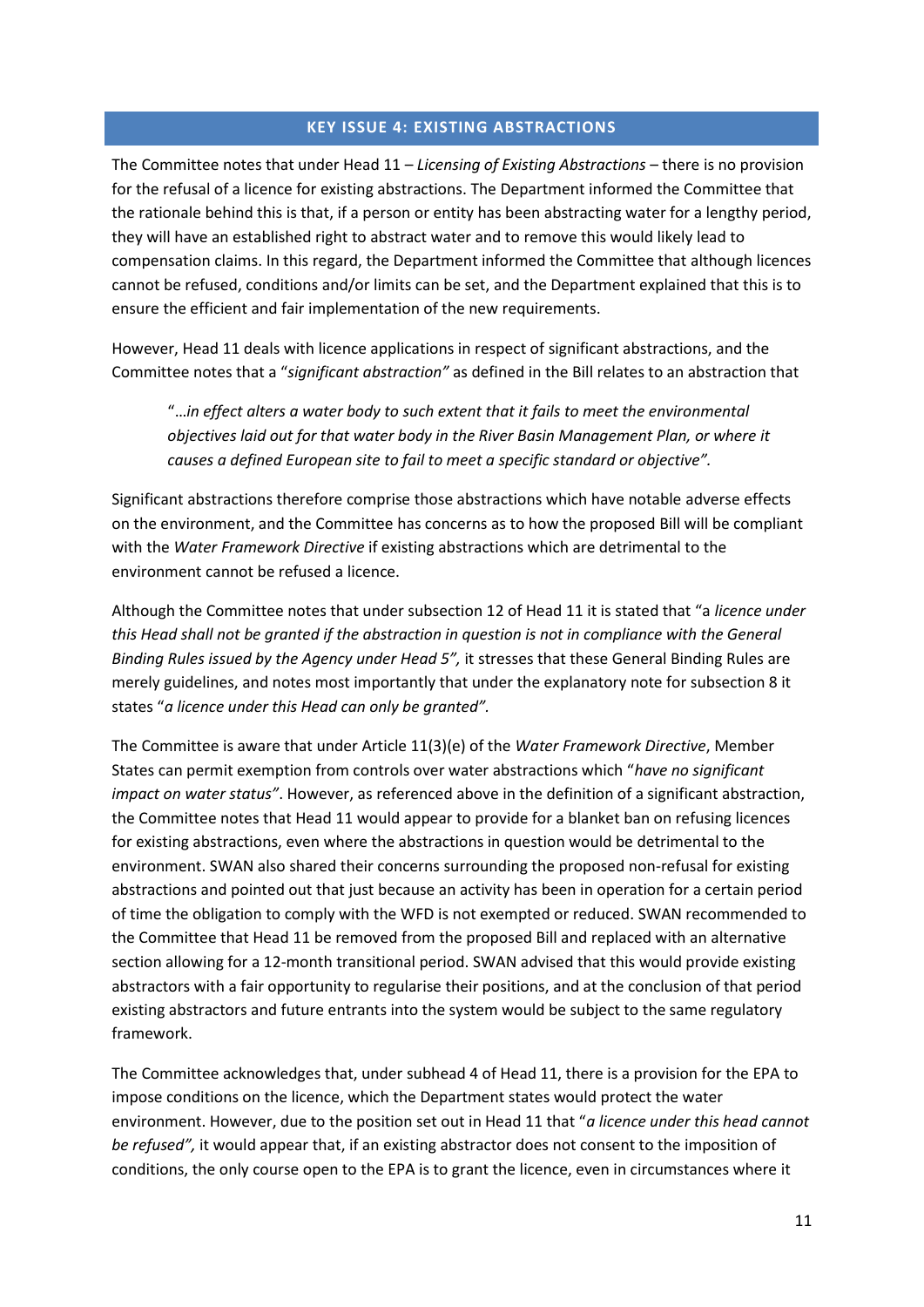considers that the conditions are necessary to ensure the abstraction does not cause the relevant water body to fail to meet its environmental objectives.

The EPA advised the Committee that although there is no provision for refusing a licence to an existing abstractor, each licence will be bespoke to that abstraction and they will attempt to work conditions into the licence to ensure that there is no adverse environmental impact.

In summary, the Committee is concerned that in providing no mechanism to refuse a licence under Head 11, even where it concerns a significant abstraction which will, by definition, affect water quality, the General Scheme is in breach of the provisions of the *Water Framework Directive*.

# **Recommendations**

The Committee recommends that:

- the provision in the proposed Bill that does not allow an existing abstractor to be refused a licence be removed;
- consideration be given to the provision of a 12-month period to allow for existing abstractions to apply for a license where required, and in doing so, subject such abstractions to the same requirements and conditions as those to be met by new abstractions.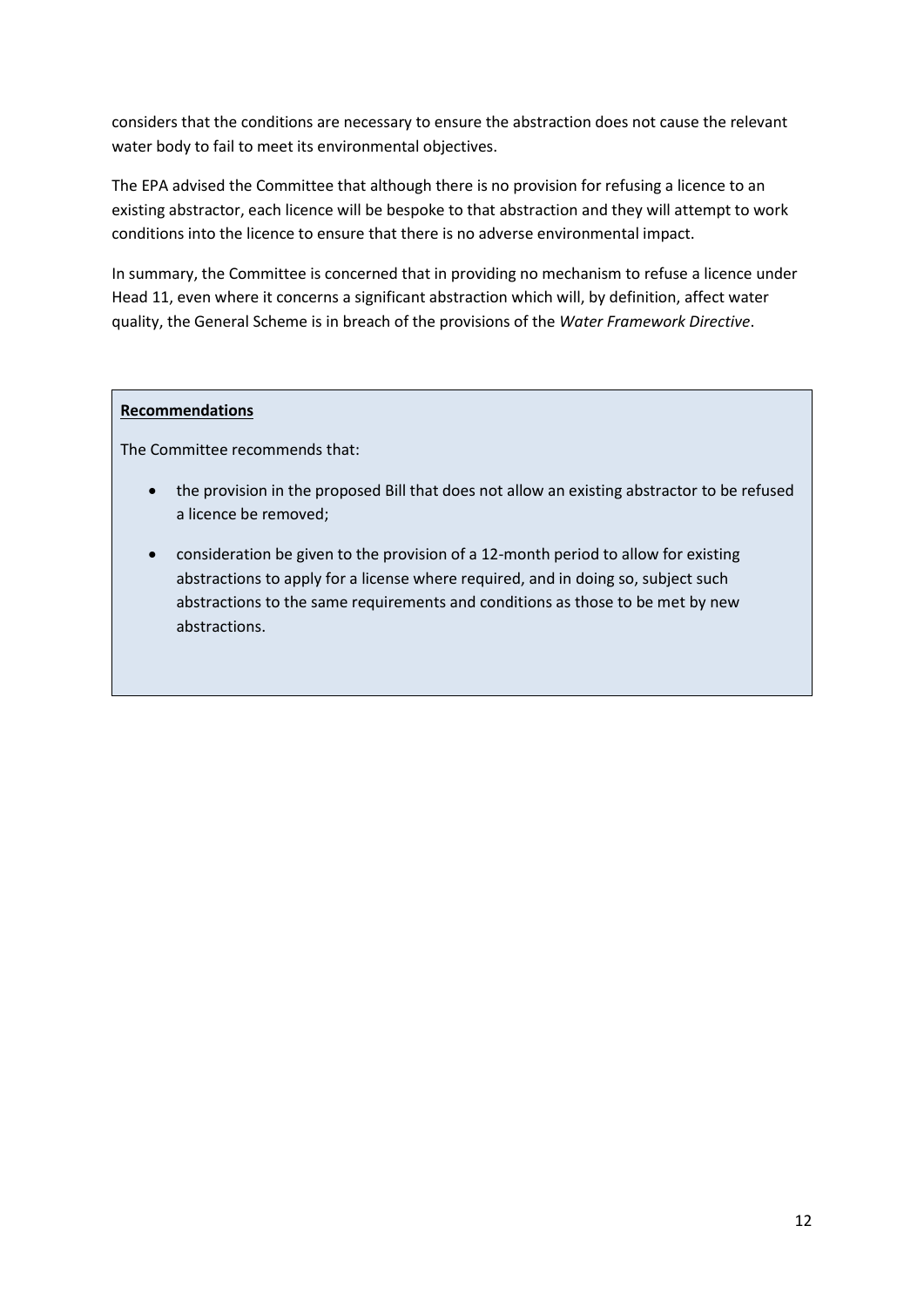# **KEY ISSUE 5: INDEFINITE LICENCES**

<span id="page-15-0"></span>The Committee notes that Head 12, subhead 17 specifies that "…*a licence granted under this Head shall be of unspecified duration and shall remain valid unless or until that licence is reviewed, amended, revoked, suspended or surrendered.*"

Similarly, Head 11, subhead 11 provides that '…*a licence granted under this Head shall be of unspecified duration and shall remain valid unless or until that licence is amended, suspended or surrendered*.'

In this regard, the Committee is aware that Article 11(3)(e) of the *Water Framework Directive* provides for controls in relation to abstractions to be periodically reviewed and updated where necessary. As a result, the Committee has concerns surrounding how exactly a licence under Head 12 could be revoked, and when or why it could be subject to review or suspension. Similarly, under Head 11, the Committee has concerns as to how a licence may be suspended if licences cannot be refused, as noted above. In this regard, the Committee is of the opinion that where a licence is issued for an indefinite duration, and without any clear mechanism to revoke such a licence, it is unlikely to be in conformity with the provisions of the *Water Framework Directive*.

In their engagement with the Committee, SWAN shared their concerns that the General Scheme makes no provision for the adjustment, suspension or revocation of licences for abstractions in the event that the environmental impact of the abstraction changes.

The EPA acknowledged the absence of a provision for revoking licenses in the General Scheme but advised that it is their understanding that a facility will be provided for this for new abstractions through secondary legislation.

The Committee notes that the above situation contrasts with that of the system in Northern Ireland, where the relevant authority can revoke a licence where it is satisfied that the revocation is necessary to protect the water environment from damage.

#### **Recommendations**

The Committee recommends that:

• provision be made for the inspection, application of remedial measures, adjustment, enforcement of remedial measures, suspension and revocation of licenses where the abstraction is not meeting the required conditions or abiding by the necessary regulations and guidelines, including those set out in the Water Framework Directive.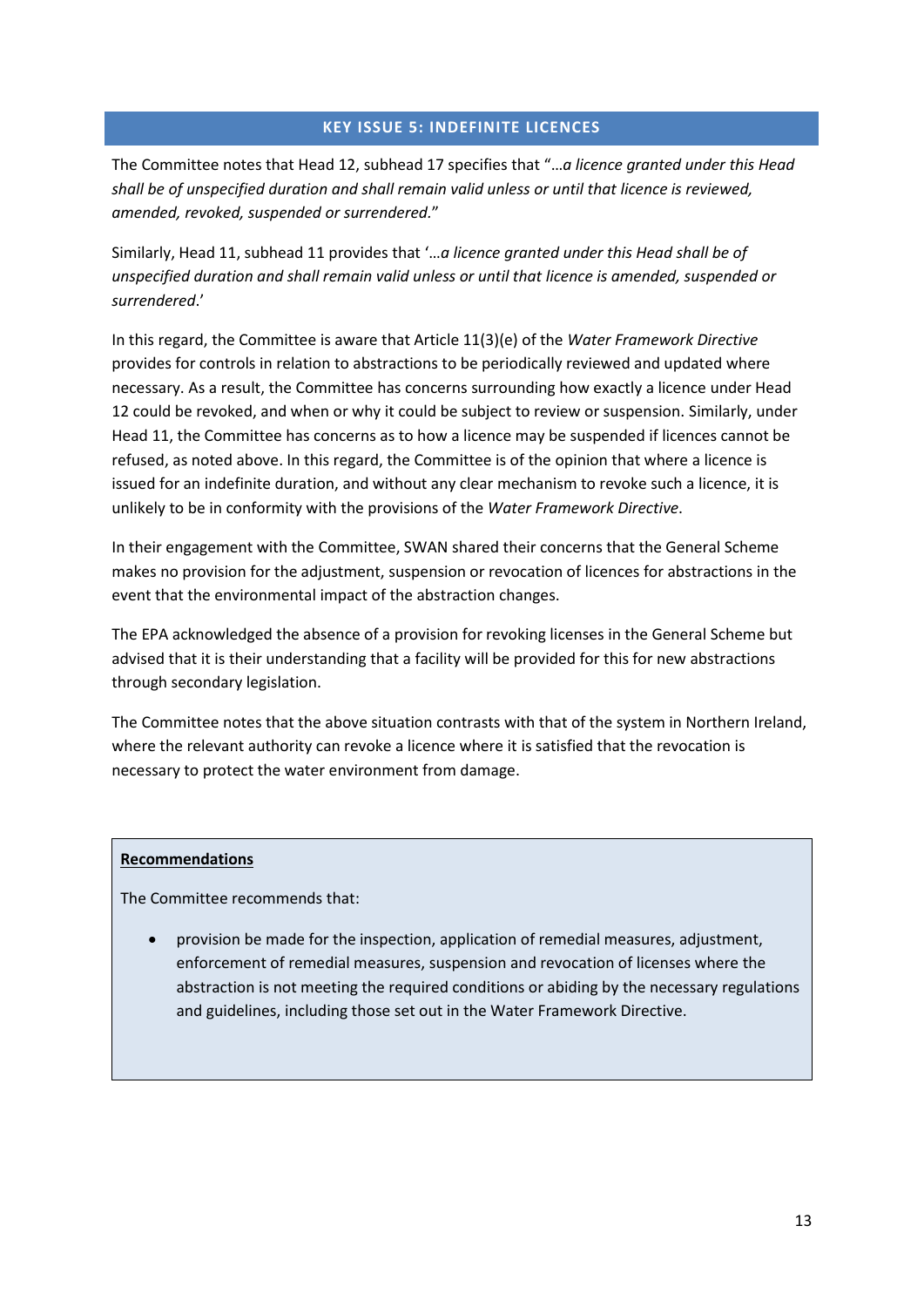# **KEY ISSUE 6: ADDITIONAL RESOURCES**

<span id="page-16-0"></span>The Committee notes that, with the introduction of a significantly greater regulatory regime stemming from the proposed Bill, it is imperative that the EPA is adequately resourced to carry out the additional duties and functions required by the proposed Bill. The Committee queried the Department's resource requirements and the Department informed the Committee that with the introduction in 2018 of the *European Union (Water Policy) (Abstractions Registration) Regulations 2018 (S.I No. 261 of 2018)*, additional resources were secured for the EPA and advised that these would facilitate the enactment of the proposed legislation.

However, in their engagement with the Committee, the EPA advised that they have adequate resources in terms of their ability to adequately prepare and analyse the licensing and assessment regime, yet they noted a gap in the resources to adequately enforce the requirements that will follow from the issuing of primary and secondary licences.

The Committee is aware that as - is often happens with new legislation - there exists somewhat of a lag between the introduction of the legislation and the provision of resources needed to carry out the functions of that legislation, and in this regard the Committee wishes to emphasise the importance of having adequate resources in place.

#### **Recommendations**

The Committee recommends that:

• the Environmental Protection Agency is adequately resourced to effectively carry out the necessary functions stemming from the new regulatory regime, particularly in the area of inspection and enforcement.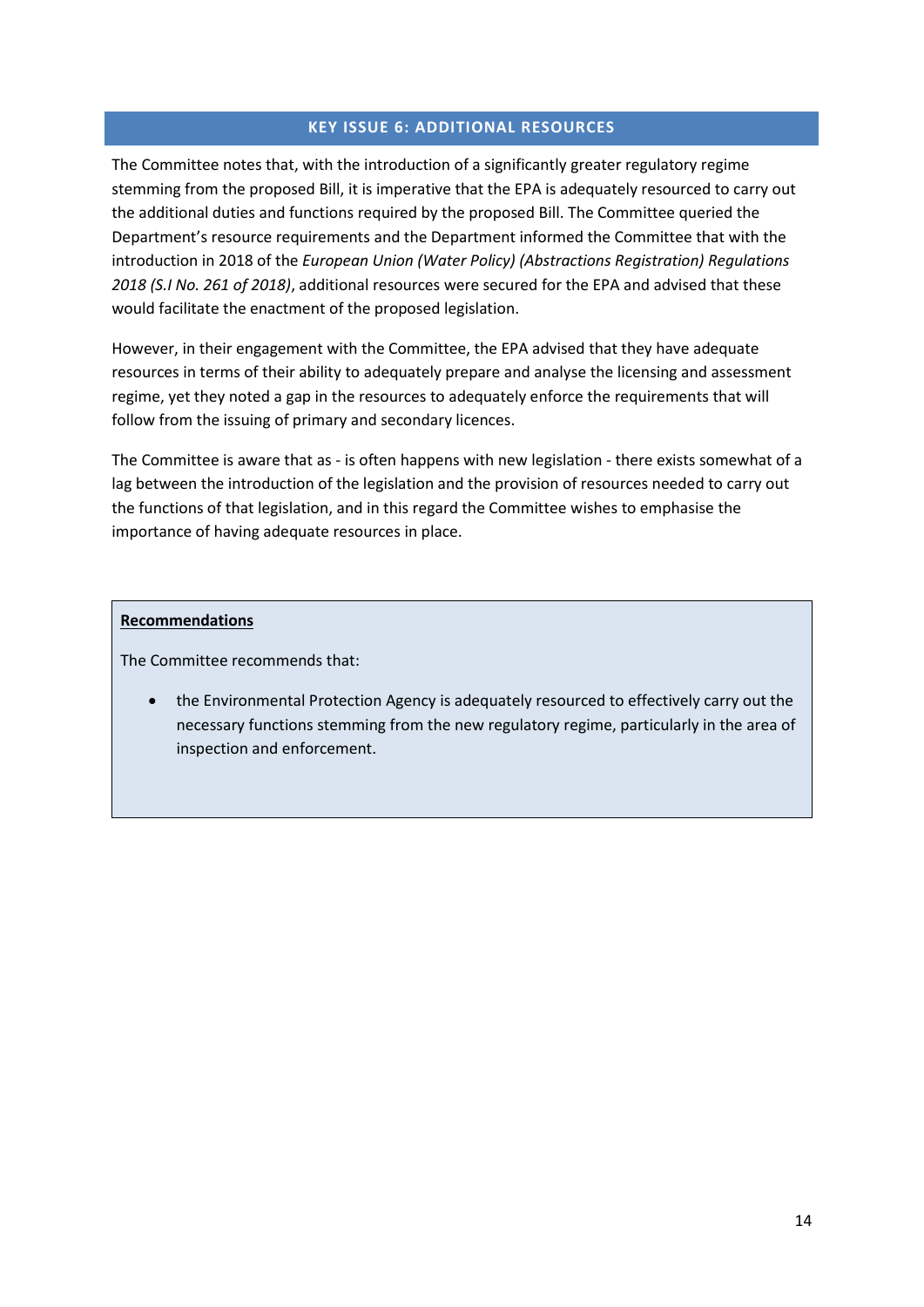# **KEY ISSUE 7: ENFORCEMENT AND PENALTIES**

<span id="page-17-0"></span>The Committee notes that, in the General Scheme at present, there is no provision or mechanism for the inspection or enforcement of the proposed General Binding Rules or any conditions surrounding licencing requirements. While the Committee acknowledges that the General Scheme does set out the penalties for non-compliance, it would be of significant benefit if greater clarity around the implementation of the enforcement and inspection of the regulations was provided for in the proposed Bill.

In their engagement with the Committee, the EPA noted that all abstractions were subject to the General Binding Rules irrespective of the thresholds and queried whose role it would be to monitor and enforce these rules. They further noted that in advance of issuing a licence, they would need to determine compliance with the General Binding Rules and as such would themselves welcome clarity on whose role it would be to enforce the General Binding Rules.

The EPA noted to the Committee that the enforcement procedures will largely be carried out via the licensing system and through the EPA's office of environmental enforcement using a risk-based approach.

# **Recommendations**

The Committee recommends that:

- provision be made in the proposed Bill for an adequately resourced inspection and enforcement regime to underpin the new regulatory system;
- provision be made in the Bill for assessing compliance with the General Binding Rules.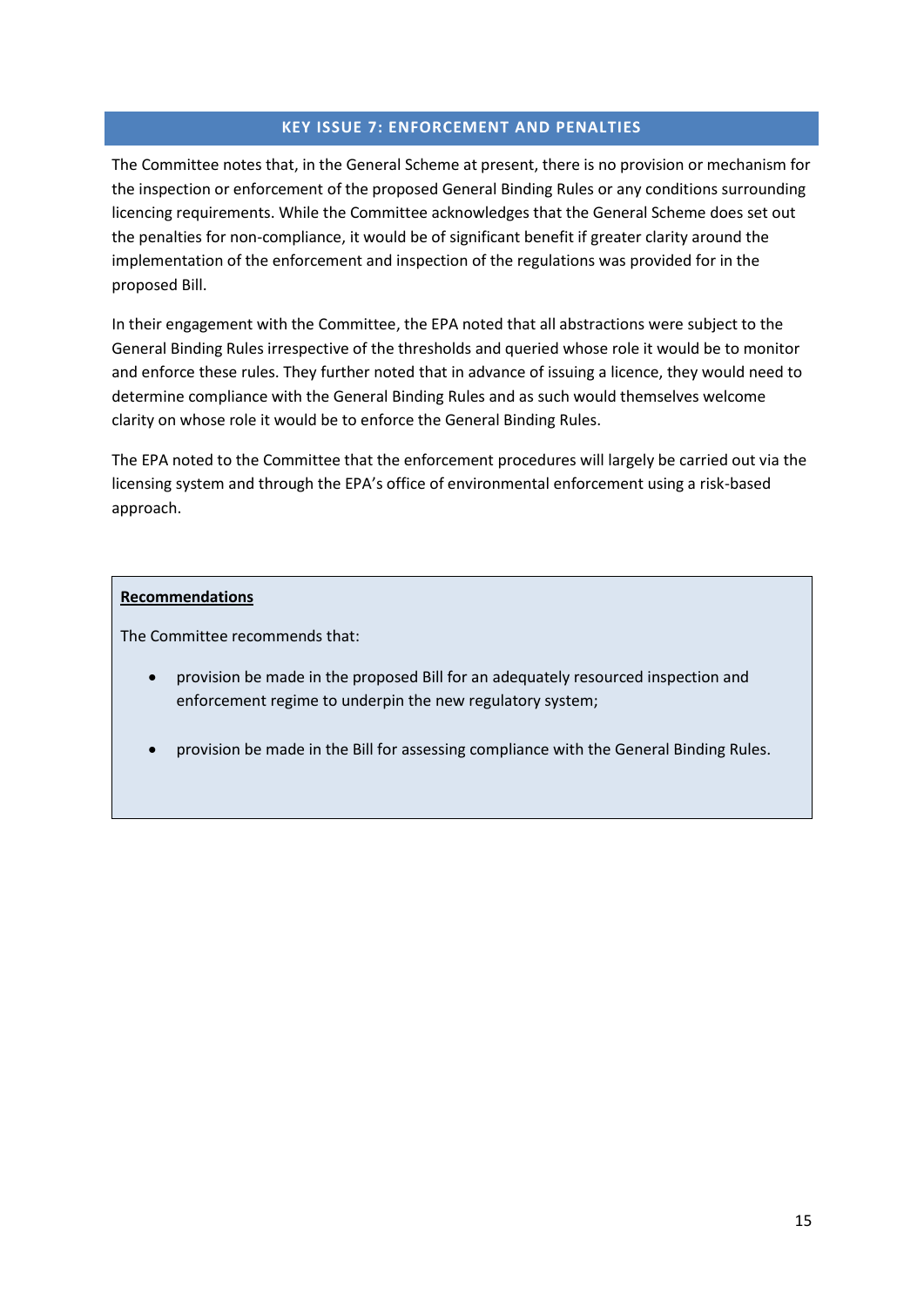# **KEY ISSUE 7: IMPACT ON FARMING**

<span id="page-18-0"></span>In its submission to the Committee, the Irish Farmers Association (IFA), raised a number of concerns for the sector arising from the proposed Bill, particularly in relation to the framework encompassing compensation. The IFA outlined its position to the Committee whereby fair and equitable compensation must be paid to farmers where water abstraction takes place on farmland and results in land sterilisation, crop loss, and disturbance.

The IFA notes that, under Head 17 of the General Scheme, a claim for compensation must be made within two years of the authorised abstractions commencing. In this regard, the IFA has concerns that this may result in a haphazard approach across different local authorities and may leave many compensation issues unresolved. They recommend that the two-year time limit be removed from the proposed Bill.

It also notes that under subsection 9 of Head 17, in order to claim compensation an applicant would need to demonstrate what they term 'proof of loss', which would rest on the individual farmer. The IFA points out that other agencies such as Gas Networks Ireland recognise from the outset that a loss exists and endeavour to address such losses through negotiations.

The IFA also recommends that where a proposed abstraction may impact an individual farmer or groups of farmers, that all those concerned be notified, and the potential impact of such an abstraction be disclosed.

A submission received from the Irish Creamery Milk Suppliers Association (ICMSA) advised the Committee that the requirement of licensing and further regulation on new abstraction points at farm scale would add to bureaucracy and expense on farmers with little benefit to the environment, and would add to business costs and undermine economic sustainability. The ICMSA expressed disappointment in a lack of detail in the General Scheme which affected their ability to understand the effects the proposed Bill may have on that sector. They pointed to a lack of environmental assessment criteria and guidelines on best practice for abstraction construction, or an outline of unacceptable conditions where licensing would be necessary but would be refused.

#### **Recommendations**

The Committee recommends that:

- the Department of Housing, Local Government and Heritage, together with the Department of Agriculture, Food and the Marine, engage with farming organisations to ensure adequate guidelines for agricultural licensees regarding best practice for abstraction are developed as the bill progresses;
- consideration be given to extending in the proposed Bill the timeline by which an affected party can apply for compensation resulting from an abstraction.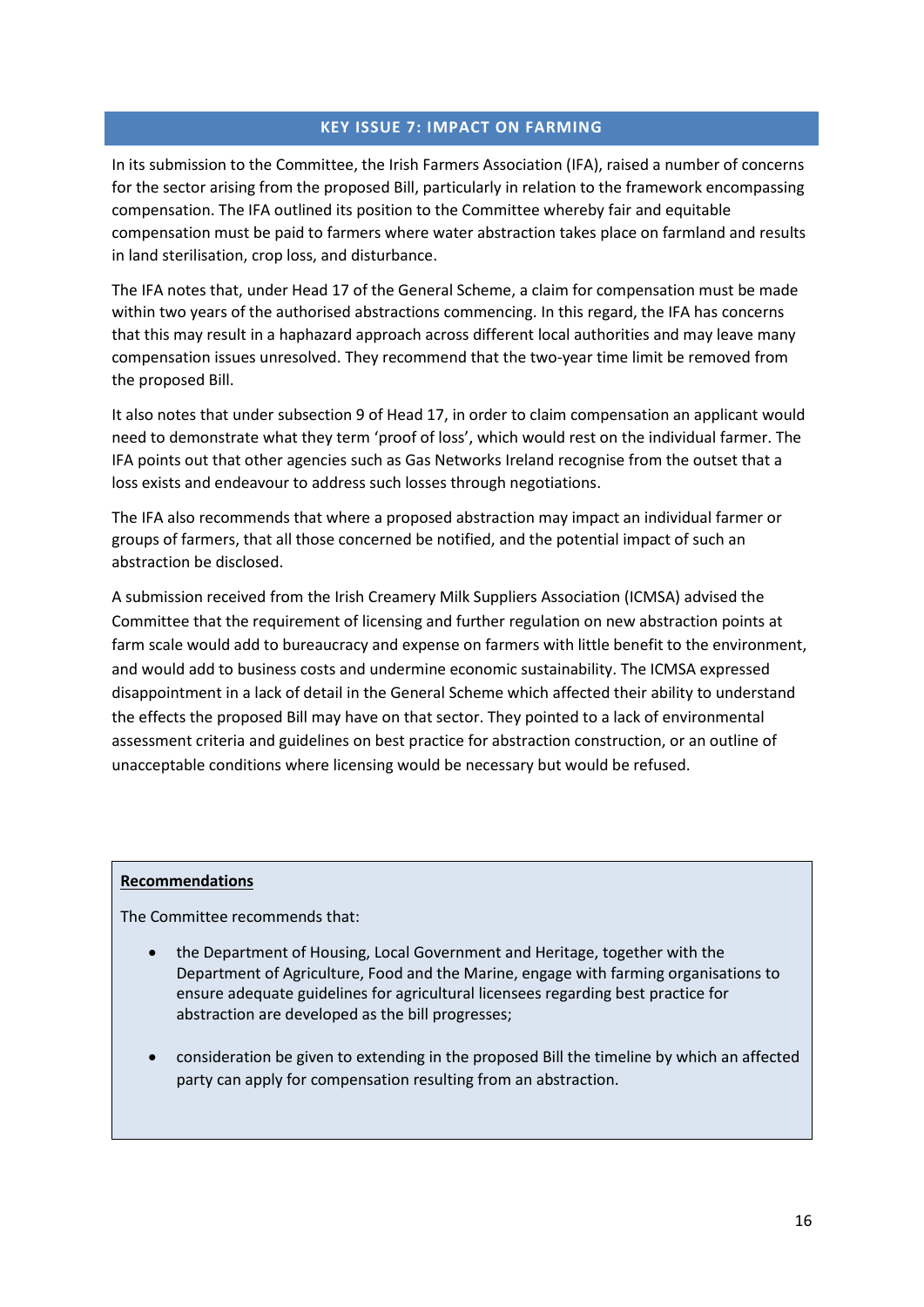### **RECOMMENDATIONS**

### <span id="page-19-0"></span>**Recommendations**

The Committee recommends that

- 1. The threshold for registration be lowered to 10 cubic metres in line with those in similar biogeographical location such as Northern Ireland, Scotland, and Wales. The Committee feels this would strike a fair balance between the interpretation of the Water Framework Directives requirements and a more practical regulatory system.
- 2. The licensing thresholds proposed in the Bill be lowered from 2,000 cubic metres per day to 20 cubic metres per day in line with similar jurisdictions such as those in Northern Ireland, England and Wales.
- 3. Consideration be given to the provision of a requirement and guidance to accurately measure and record abstractions that are required to have a licence.
- 4. Consideration be given to the introduction and implementation of a more accurate system of measuring and recording abstractions of all sizes known to the EPA.
- 5. The proposed Bill contain a provision to allow for public participation in Environmental Impact Assessments for all abstractions required to undergo assessment.
- 6. The provision in the proposed Bill that does not allow an existing abstractor to be refused a licence be removed.
- 7. Consideration be given to the provision of a 12-month period to allow for existing abstractions to apply for a license where required, and in doing so, subject such abstractions to the same requirements and conditions as those to be met by new abstractions.
- 8. Provision be made for the inspection, application of remedial measures, adjustment, enforcement of remedial measures, suspension and revocation of licenses where the abstraction is not meeting the required conditions or abiding by the necessary regulations and guidelines.
- 9. The Environmental Protection Agency is adequately resourced to effectively carry out the necessary functions stemming from the new regulatory regime, particularly in the area of inspection and enforcement.
- 10. Provision be made in the proposed Bill for an adequately resourced inspection and enforcement regime to underpin the new regulatory system.
- 11. Provision be made in the Bill for assessing compliance with the General Binding Rules.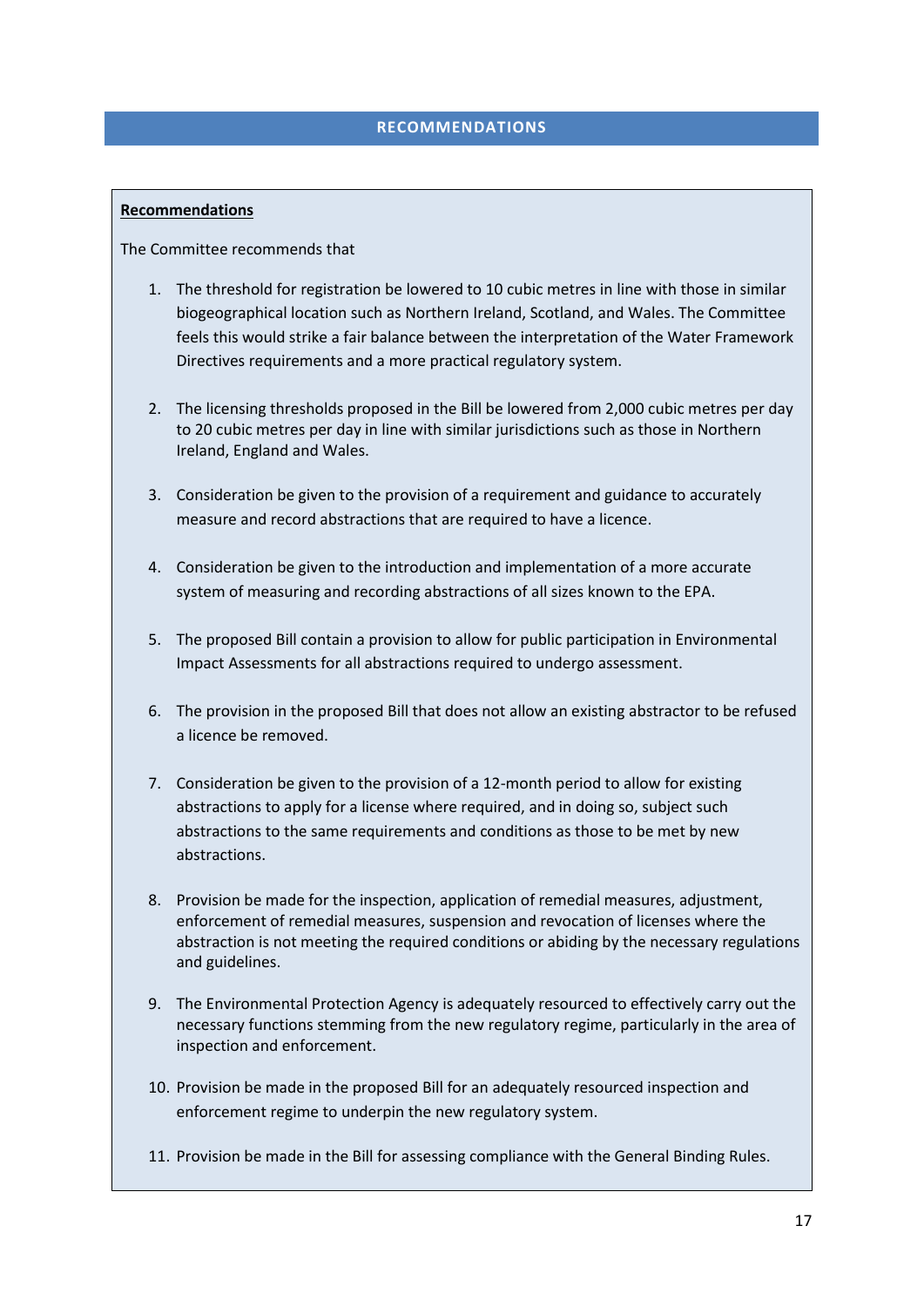- 12. The Department of Housing, Local Government and Heritage, together with the Department of Agriculture, Food and the Marine, engage with farming organisations to ensure adequate guidelines for agricultural licensees regarding best practice for abstraction are developed as the bill progresses.
- 13. Consideration be given to extending in the proposed Bill the timeline by which an affected party can apply for compensation resulting from an abstraction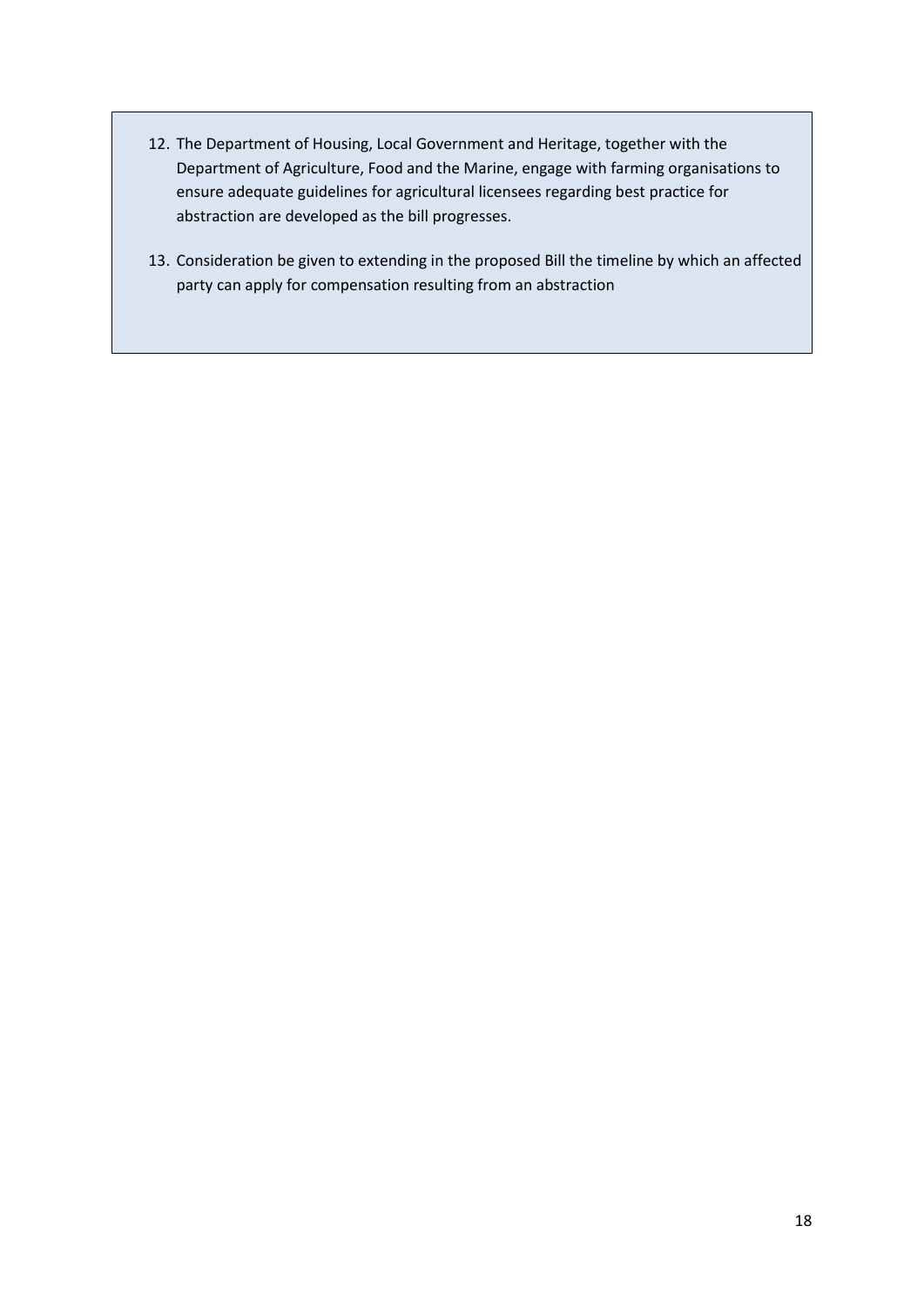# **APPENDIX 1: ORDERS OF REFERENCE**

# <span id="page-21-0"></span>**a. Functions of the Committee – derived from Standing Orders [DSO 95; SSO 71]**

1) The Dáil may appoint a Departmental Select Committee to consider and, unless otherwise provided for in these Standing Orders or by order, to report to the Dáil on any matter relating to-

- (a) legislation, policy, governance, expenditure and administration of―
	- (i) a Government Department, and
	- (ii) State bodies within the responsibility of such Department, and

(b) the performance of a non-State body in relation to an agreement for the provision of services that it has entered into with any such Government Department or State body.

(2) A Select Committee appointed pursuant to this Standing Order shall also consider such other matters which―

- (a) stand referred to the Committee by virtue of these Standing Orders or statute law, or
- (b) shall be referred to the Committee by order of the Dáil.

(3) The principal purpose of Committee consideration of matters of policy, governance, expenditure and administration under paragraph (1) shall be―

- (a) for the accountability of the relevant Minister or Minister of State, and
- (b) to assess the performance of the relevant Government Department or of a State body within the responsibility of the relevant Department, in delivering public services while achieving intended outcomes, including value for money.

(4) A Select Committee appointed pursuant to this Standing Order shall not consider any matter relating to accounts audited by, or reports of, the Comptroller and Auditor General unless the Committee of Public Accounts―

- (a) consents to such consideration, or
- (b) has reported on such accounts or reports.

(5) A Select Committee appointed pursuant to this Standing Order may be joined with a Select Committee appointed by Seanad Éireann to be and act as a Joint Committee for the purposes of paragraph (1) and such other purposes as may be specified in these Standing Orders or by order of the Dáil: provided that the Joint Committee shall not consider―

- (a) the Committee Stage of a Bill,
- (b) Estimates for Public Services, or
- (c) a proposal contained in a motion for the approval of an international agreement involving a charge upon public funds referred to the Committee by order of the Dáil.

(6) Any report that the Joint Committee proposes to make shall, on adoption by the Joint Committee, be made to both Houses of the Oireachtas.

(7) The Chairman of the Select Committee appointed pursuant to this Standing Order shall also be Chairman of the Joint Committee.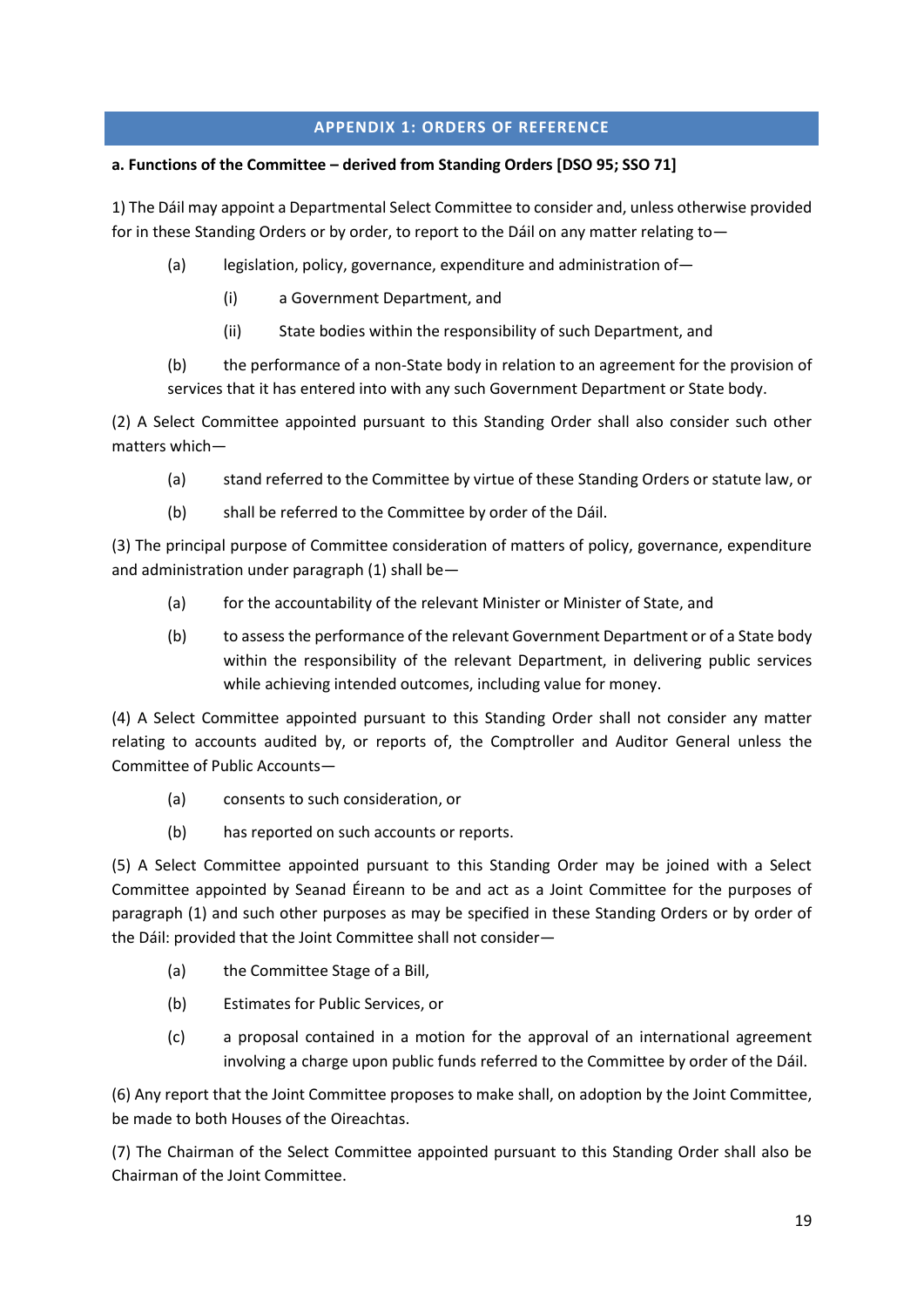(8) Where a Select Committee proposes to consider―

- (a) EU draft legislative acts standing referred to the Select Committee under Standing Order 133, including the compliance of such acts with the principle of subsidiarity,
- (b) other proposals for EU legislation and related policy issues, including programmes and guidelines prepared by the European Commission as a basis of possible legislative action,
- (c) non-legislative documents published by any EU institution in relation to EU policy matters, or
- (d) matters listed for consideration on the agenda for meetings of the relevant Council (of Ministers) of the European Union and the outcome of such meetings,

the following may be notified accordingly and shall have the right to attend and take part in such consideration without having a right to move motions or amendments or the right to vote:

- (i) members of the European Parliament elected from constituencies in Ireland,
- (ii) members of the Irish delegation to the Parliamentary Assembly of the Council of Europe, and
- (iii) at the invitation of the Committee, other members of the European Parliament.

(9) A Select Committee appointed pursuant to this Standing Order may, in respect of any Ombudsman charged with oversight of public services within the policy remit of the relevant Department consider—

- (a) such motions relating to the appointment of an Ombudsman as may be referred to the Committee, and
- (b) such Ombudsman reports laid before either or both Houses of the Oireachtas as the Committee may select: Provided that the provisions of Standing Order 130 apply where the Select Committee has not considered the Ombudsman report, or a portion or portions thereof, within two months (excluding Christmas, Easter or summer recess periods) of the report being laid before either or both Houses of the Oireachtas.

# **b. Scope and Context of Activities of Committees (as derived from Standing Orders) [DSO 94; SSO 70]**

(1) The Joint Committee may only consider such matters, engage in such activities, exercise such powers and discharge such functions as are specifically authorised under its orders of reference and under Standing Orders;

(2) such matters, activities, powers and functions shall be relevant to, and shall arise only in the context of, the preparation of a report to the Dáil/Seanad;

(3) it shall not consider any matter which is being considered, or of which notice has been given of a proposal to consider, by the Joint Committee on Public Petitions in the exercise of its functions under DSO 125(1) and SSO 108(1); and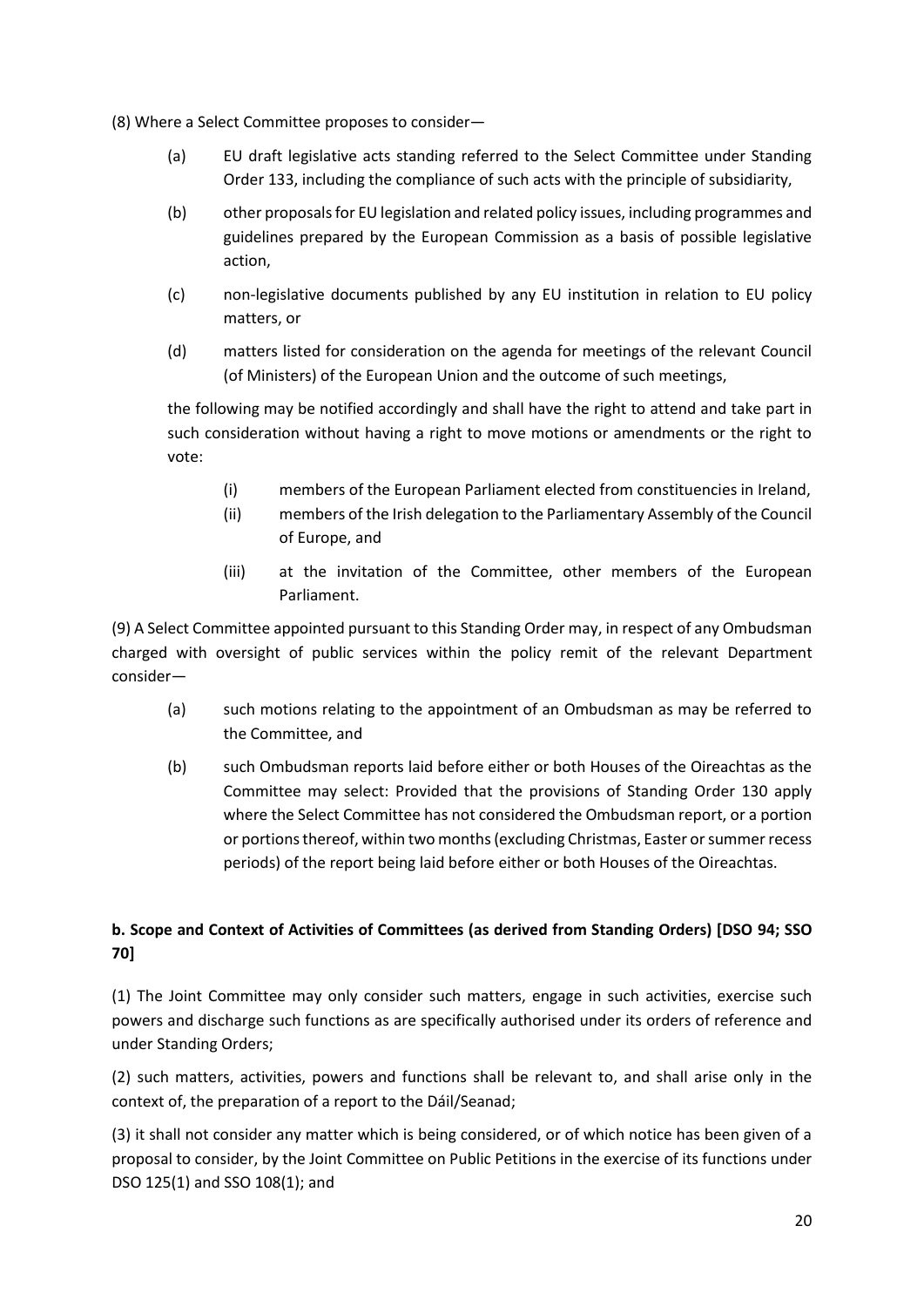(4) it shall refrain from inquiring into in public session or publishing confidential information regarding any matter if so requested, for stated reasons given in writing, by—

- (a) a member of the Government or a Minister of State, or
- (b) the principal office-holder of a State body within the responsibility of a Government Department or
- (c) the principal office-holder of a non-State body which is partly funded by the State,

Provided that the Committee may appeal any such request made to the Ceann Comhairle, whose decision shall be final.

(5) It shall be an instruction to all Select Committees to which Bills are referred that they shall ensure that not more than two Select Committees shall meet to consider a Bill on any given day, unless the Dáil, after due notice to the Business Committee by a Chairman of one of the Select Committees concerned, waives this instruction.

# **c. Powers of Committees (as derived from Standing Orders) [DSO 96; SSO 72]**

Unless the Dáil/Seanad shall otherwise order, a Committee appointed pursuant to these Standing Orders shall have the following powers:

(1) power to invite and receive oral and written evidence and to print and publish from time to time―

- (a) minutes of such evidence as was heard in public, and
- (b) such evidence in writing as the Committee thinks fit;

(2) power to appoint sub-Committees and to refer to such sub-Committees any matter comprehended by its orders of reference and to delegate any of its powers to such sub-Committees, including power to report directly to the Dáil/Seanad;

(3) power to draft recommendations for legislative change and for new legislation;

(4) in relation to any statutory instrument, including those laid or laid in draft before either or both Houses of the Oireachtas, power to―

(a) require any Government Department or other instrument-making authority concerned to―

- (i) submit a memorandum to the Joint Committee explaining the statutory instrument, or
- (ii) attend a meeting of the Joint Committee to explain any such statutory instrument: Provided that the authority concerned may decline to attend for reasons given in writing to the Joint Committee, which may report thereon to the Dáil, and

(b) recommend, where it considers that such action is warranted, that the instrument should be annulled or amended;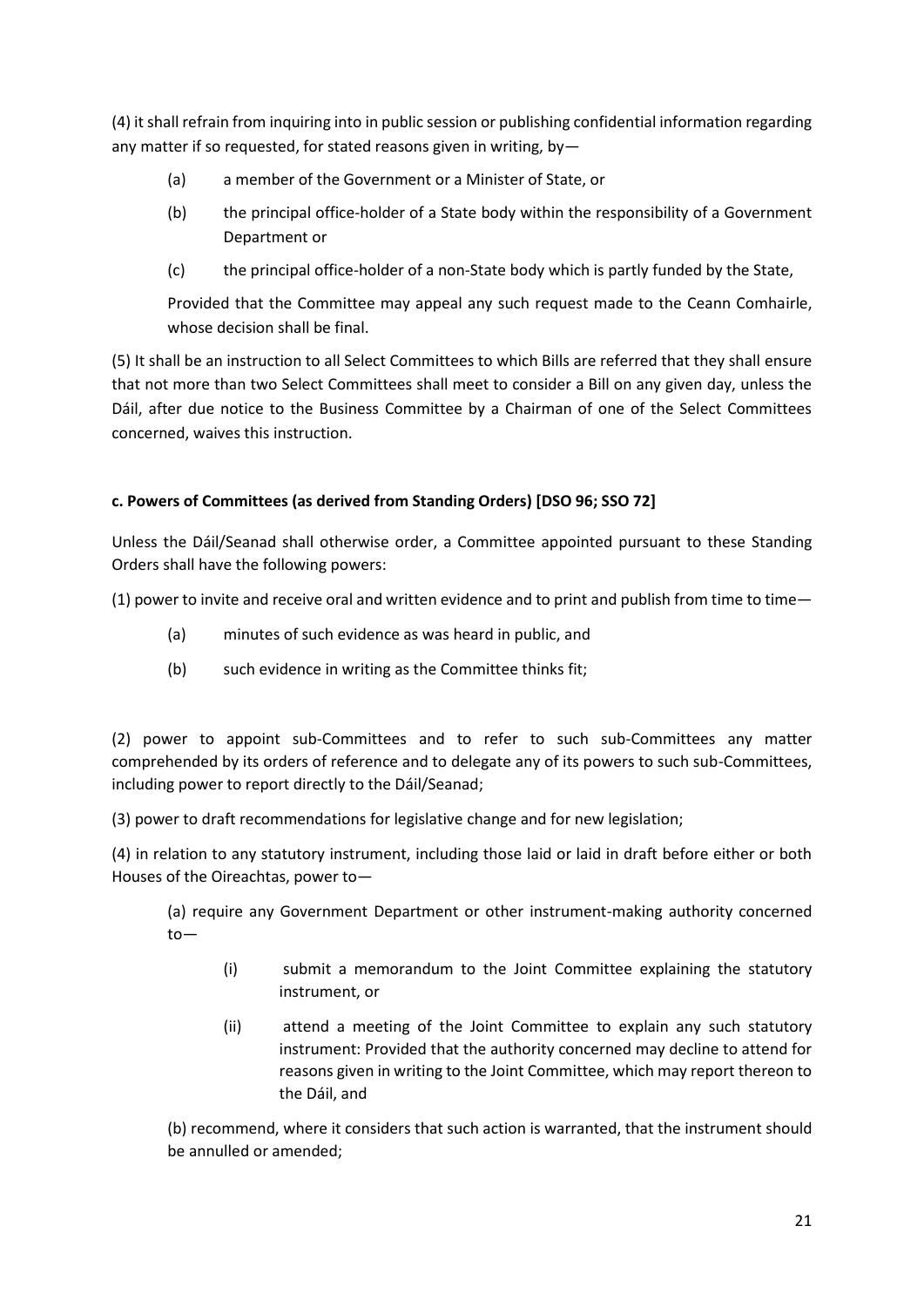(5) power to require that a member of the Government or Minister of State shall attend before the Joint Committee to discuss―

- (a) policy, or
- (b) proposed primary or secondary legislation (prior to such legislation being published),

for which he or she is officially responsible: Provided that a member of the Government or Minister of State may decline to attend for stated reasons given in writing to the Joint Committee, which may report thereon to the Dáil: and provided further that a member of the Government or Minister of State may request to attend a meeting of the Joint Committee to enable him or her to discuss such policy or proposed legislation;

(6) power to require that a member of the Government or Minister of State shall attend before the Joint Committee and provide, in private session if so requested by the attendee, oral briefings in advance of meetings of the relevant EC Council (of Ministers) of the European Union to enable the Joint Committee to make known its views: Provided that the Committee may also require such attendance following such meetings;

(7) power to require that the Chairperson designate of a body or agency under the aegis of a Department shall, prior to his or her appointment, attend before the Select Committee to discuss his or her strategic priorities for the role;

(8) power to require that a member of the Government or Minister of State who is officially responsible for the implementation of an Act shall attend before a Joint Committee in relation to the consideration of a report under DSO 197/SSO 168;

(9) subject to any constraints otherwise prescribed by law, power to require that principal officeholders of a―

- (a) State body within the responsibility of a Government Department or
- (b) non-State body which is partly funded by the State,

shall attend meetings of the Joint Committee, as appropriate, to discuss issues for which they are officially responsible: Provided that such an office-holder may decline to attend for stated reasons given in writing to the Joint Committee, which may report thereon to the Dáil/Seanad; and

(10) power to―

(a) engage the services of persons with specialist or technical knowledge, to assist it or any of its sub-Committees in considering particular matters; and

(b) undertake travel;

Provided that the powers under this paragraph are subject to such recommendations as may be made by the Working Group of Committee Chairmen under DSO 120(4)(a)/SSO 107(4)(a).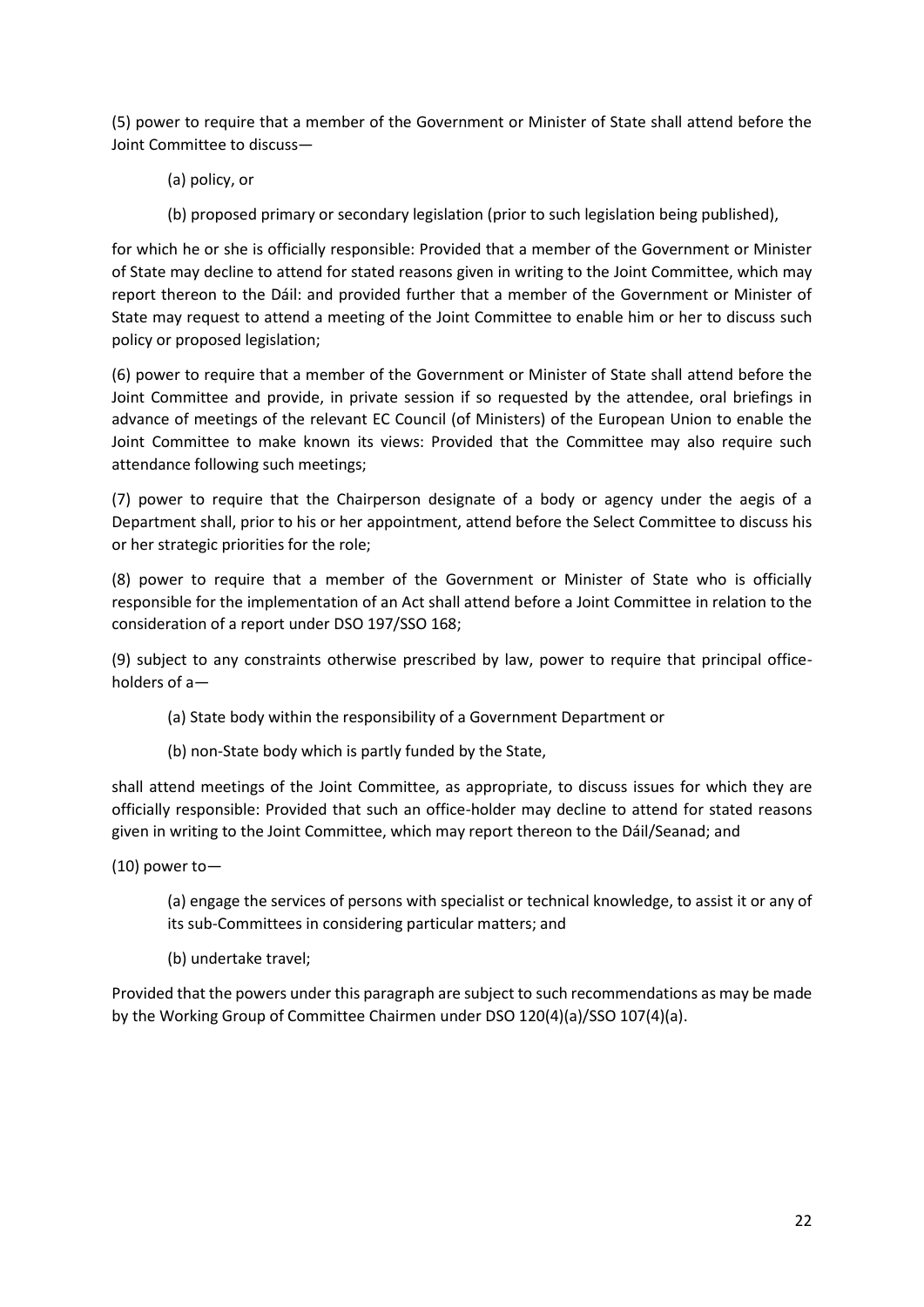<span id="page-25-0"></span>

| <b>APPENDIX 2 - COMMITTEE MEMBERSHIP</b> |                                |
|------------------------------------------|--------------------------------|
| Deputies:                                | Francis Noel Duffy (GP)        |
|                                          | Thomas Gould (SF)              |
|                                          | Emer Higgins (FG)              |
|                                          | Stephen Matthews (GP) - Chair  |
|                                          | Paul McAuliffe (FF)            |
|                                          | Jennifer Murnane O'Connor (FF) |
|                                          | Eoin Ó Broin (SF)              |
|                                          | Cian O'Callaghan (SD)          |
|                                          | Richard O'Donoghue (IND)       |
|                                          |                                |
|                                          |                                |
|                                          |                                |

Senators: Victor Boyhan (IND) John Cummins (FG) Mary Fitzpatrick (FF) Rebecca Moynihan (LP) Mary Seery Kearney (FG)

# Notes:

- 1. Deputies nominated by the Dáil Committee of Selection and appointed by Order of the Dáil of 30 July 2020.
- 2. Senators nominated by the Seanad Committee of Selection and appointed by Order of the Seanad on 18 September 2020.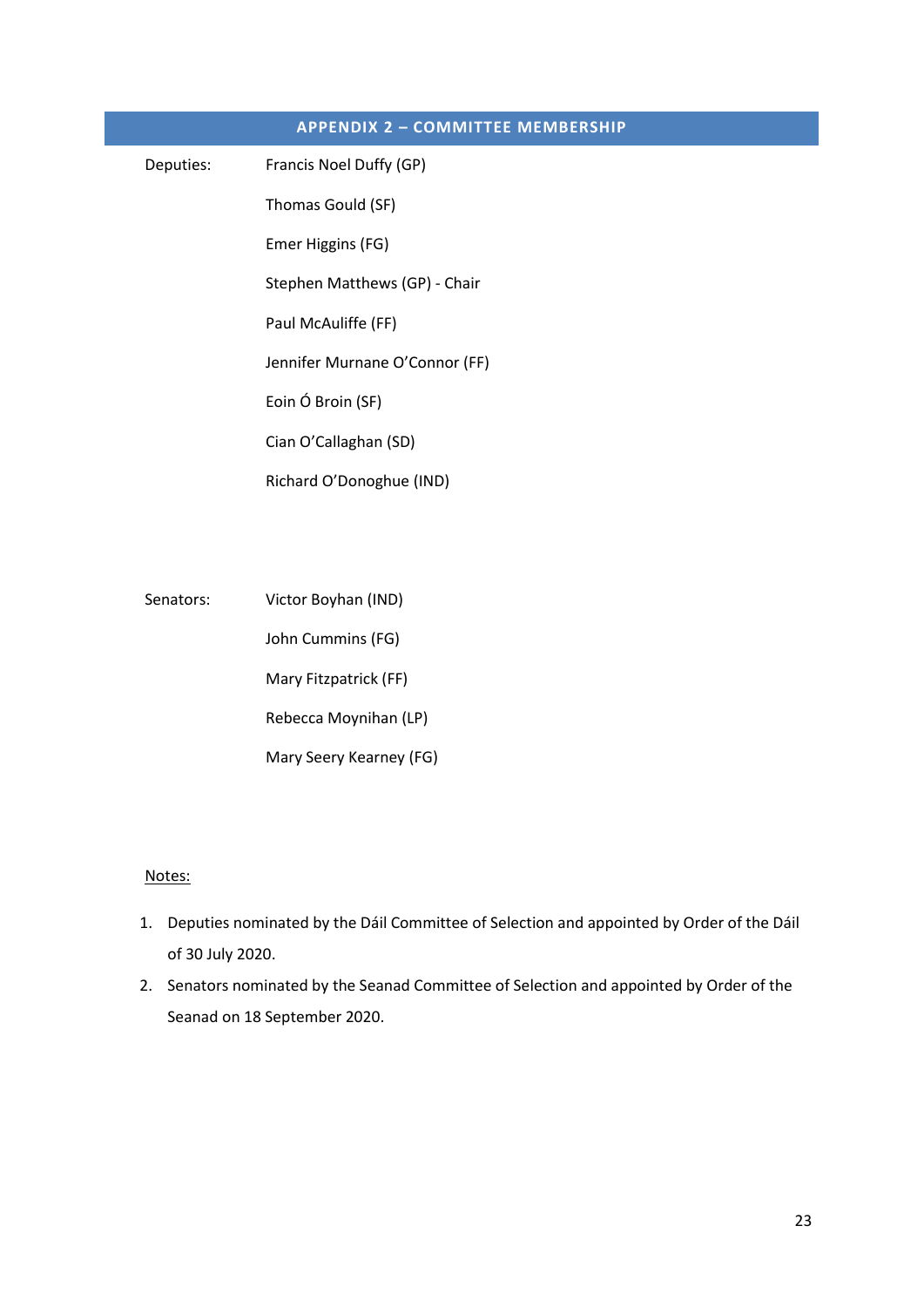### **APPENDIX 3 – LIST OF WITNESSES**

<span id="page-26-0"></span>❖ **Department of Housing, Local Government and Heritage** Mr Feargal Ó Coigligh, Assistant Secretary Ms Emer Connelly, Principal Officer

#### ❖ **Environmental Protection Agency**

Ms Marie O'Connor, Programme Manager, Environmental Licensing Dr Eimear Cotter, Director, Office of Environmental Sustainability Ms Mary Gurrie, Programme Manager, Office of Evidence and Assessment Dr Matthew Craig, Senior Scientist, Office of Evidence and Assessment

#### ❖ **Sustainable Water Network Ireland**

Ms Sinead O'Brien Dr Elaine McGoff Mr John Kenny Dr Kieran Craven

# **APPENDIX 4 – LINKS TO MEETING TRANSCRIPTS**

- <span id="page-26-1"></span>❖ [Meeting of Tuesday, 20 October 2020](https://www.oireachtas.ie/en/debates/debate/joint_committee_on_housing_local_government_and_heritage/2020-10-20/2/)
- ❖ [Meeting of Thursday, 5 November 2020](https://www.oireachtas.ie/en/debates/debate/joint_committee_on_housing_local_government_and_heritage/2020-11-05/2/)

# <span id="page-26-2"></span>**APPENDIX 5 – LINKS TO SUBMISSIONS & OPENING STATEMENTS**

#### **Opening Statements**

- ❖ Ms Emer Connolly, Mr Feargal Ó Coigligh, [Department of Housing, Local Government and](https://data.oireachtas.ie/ie/oireachtas/committee/dail/33/joint_committee_on_housing_local_government_and_heritage/submissions/2020/2020-10-20_opening-statement-emer-connolly-principal-officer-water-policy-department-of-housing-local-government-and-heritage_en.pdf)  **[Heritage](https://data.oireachtas.ie/ie/oireachtas/committee/dail/33/joint_committee_on_housing_local_government_and_heritage/submissions/2020/2020-10-20_opening-statement-emer-connolly-principal-officer-water-policy-department-of-housing-local-government-and-heritage_en.pdf)**
- ❖ Ms Eimear Cotter, Ms Marie O'Connor[, Dr Matthew Craig, Ms Mary Gurrie,](https://data.oireachtas.ie/ie/oireachtas/committee/dail/33/joint_committee_on_housing_local_government_and_heritage/submissions/2020/2020-11-05_opening-statement-dr-eimear-cotter-director-of-the-office-of-environmental-sustainability-environmental-protection-agency-epa_en.pdf) Environmental [Protection Agency](https://data.oireachtas.ie/ie/oireachtas/committee/dail/33/joint_committee_on_housing_local_government_and_heritage/submissions/2020/2020-11-05_opening-statement-dr-eimear-cotter-director-of-the-office-of-environmental-sustainability-environmental-protection-agency-epa_en.pdf)
- ❖ [Ms Sinead O'Brien, Dr. Elaine McGoff, Mr John Kenny BL, Dr Kieran Craven, Sustainable](https://data.oireachtas.ie/ie/oireachtas/committee/dail/33/joint_committee_on_housing_local_government_and_heritage/submissions/2020/2020-11-05_opening-statement-sinead-o-brien-et-al-co-ordinator-sustainable-water-network-ireland-swan_en.pdf)  [Water Network Ireland](https://data.oireachtas.ie/ie/oireachtas/committee/dail/33/joint_committee_on_housing_local_government_and_heritage/submissions/2020/2020-11-05_opening-statement-sinead-o-brien-et-al-co-ordinator-sustainable-water-network-ireland-swan_en.pdf)